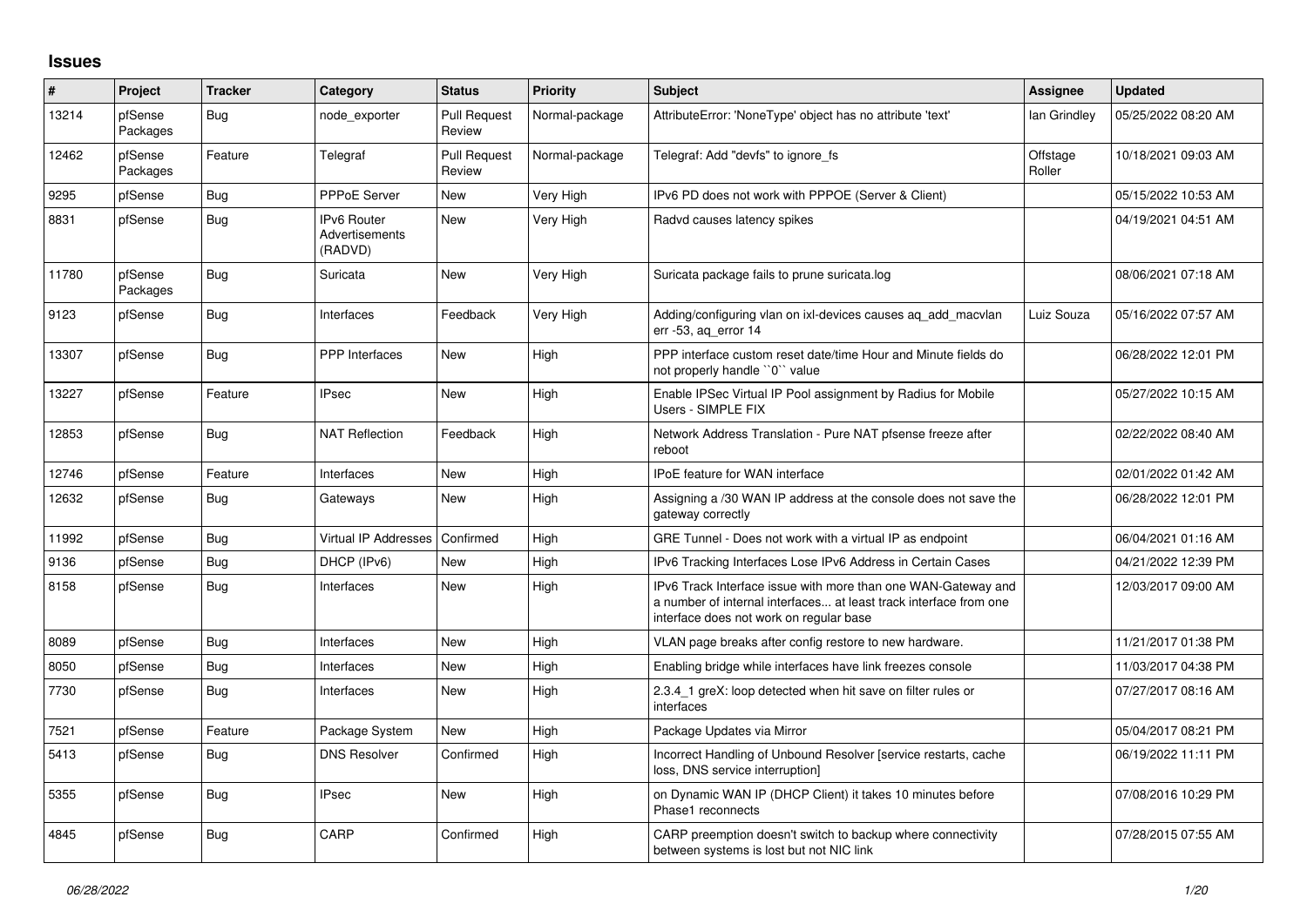| #     | Project             | <b>Tracker</b> | Category           | <b>Status</b>                 | <b>Priority</b> | <b>Subject</b>                                                                                  | <b>Assignee</b>   | <b>Updated</b>      |
|-------|---------------------|----------------|--------------------|-------------------------------|-----------------|-------------------------------------------------------------------------------------------------|-------------------|---------------------|
| 13311 | pfSense Docs        | New Content    | Troubleshooting    | New                           | High            | Add troubleshooting tips for ZFS boot issues                                                    |                   | 06/28/2022 11:04 AM |
| 13180 | pfSense<br>Packages | <b>Bug</b>     | pfBlockerNG        | <b>New</b>                    | High            | High CPU Utilization with pfb_filter <sup>[]</sup> since PfBlockerNG update to<br>devel 3.1.0 4 |                   | 06/14/2022 08:00 AM |
| 13179 | pfSense<br>Packages | Feature        | pfBlockerNG        | <b>New</b>                    | High            | Search based on CIDR                                                                            |                   | 05/17/2022 09:45 AM |
| 12932 | pfSense<br>Packages | Feature        | pfBlockerNG        | <b>New</b>                    | High            | pfblockerng per user whitelist                                                                  |                   | 03/11/2022 11:08 AM |
| 12732 | pfSense<br>Packages | <b>Bug</b>     | squidguard         | <b>New</b>                    | High            | Squid https filtering squidguard acl target list - erratic behaviour                            |                   | 01/26/2022 09:11 AM |
| 12520 | pfSense<br>Packages | Feature        | Squid              | New                           | High            | [Squid] - Allow or Deny Mappings from IP/Host/GeoIP sources                                     |                   | 11/12/2021 02:13 PM |
| 11936 | pfSense<br>Packages | <b>Bug</b>     | <b>FRR</b>         | Incomplete                    | High            | FRR does not connect BGP when using password                                                    |                   | 05/19/2021 08:12 AM |
| 11572 | pfSense<br>Packages | <b>Bug</b>     | pfBlockerNG        | <b>New</b>                    | High            | Auto created firewall rules have IPv4 as protocol only - even for<br>IPv6 lists.                |                   | 06/25/2022 10:59 AM |
| 11563 | pfSense<br>Packages | <b>Bug</b>     | <b>BIND</b>        | <b>New</b>                    | High            | BIND GUI writes TXT records > 255 characters                                                    |                   | 02/27/2021 07:11 AM |
| 11534 | pfSense<br>Packages | Regression     | FreeRADIUS         | <b>New</b>                    | High            | FreeRADIUS EAP anonymous connection forbidden out-of-tunnel                                     |                   | 07/14/2021 02:32 AM |
| 11158 | pfSense<br>Packages | <b>Bug</b>     | <b>FRR</b>         | New                           | High            | <b>FRR Prefix Lists</b>                                                                         |                   | 12/30/2020 04:55 PM |
| 10760 | pfSense<br>Packages | <b>Bug</b>     | <b>BIND</b>        | <b>New</b>                    | High            | pfSense BIND 9.14.12 server terminates due to assertion failure                                 |                   | 07/11/2020 04:53 PM |
| 10252 | pfSense<br>Packages | <b>Bug</b>     | pfBlockerNG        | New                           | High            | pfblockerng-devel                                                                               |                   | 02/11/2020 05:18 PM |
| 9724  | pfSense<br>Packages | <b>Bug</b>     | pfBlockerNG        | <b>New</b>                    | High            | pfblockerng-firewall-filter-service-will-not-start                                              |                   | 09/05/2019 06:32 AM |
| 9046  | pfSense<br>Packages | Feature        | Telegraf           | <b>New</b>                    | High            | telegraf feature request                                                                        |                   | 02/18/2019 03:38 PM |
| 8513  | pfSense<br>Packages | <b>Bug</b>     | FreeRADIUS         | <b>New</b>                    | High            | Freeradius 3.x Idap problem                                                                     |                   | 02/18/2019 05:22 PM |
| 8438  | pfSense<br>Packages | <b>Bug</b>     | haproxy            | New                           | High            | haproxy: can't use ACL for cert with http-response actions                                      |                   | 05/24/2018 01:12 PM |
| 7388  | pfSense<br>Packages | Bug            | Suricata           | New                           | High            | Suricata does not property recognize MTU for PPPOE interfaces                                   |                   | 03/15/2017 05:17 AM |
| 6988  | pfSense<br>Packages | Bug            | Snort              | New                           | High            | SNORT Package PHP memory error                                                                  |                   | 06/28/2018 10:00 PM |
| 12607 | pfSense Plus        | <b>Bug</b>     | Hardware / Drivers | New                           | High            | Instability with Snort Inline with AWS Instances                                                |                   | 01/10/2022 09:03 PM |
| 12979 | pfSense<br>Packages | <b>Bug</b>     | Snort              | <b>Pull Request</b><br>Review | High            | Snort Rules Update Process Using Deprecated FreeBSD<br>Subdirectory Name                        | <b>Bill Meeks</b> | 03/24/2022 09:02 AM |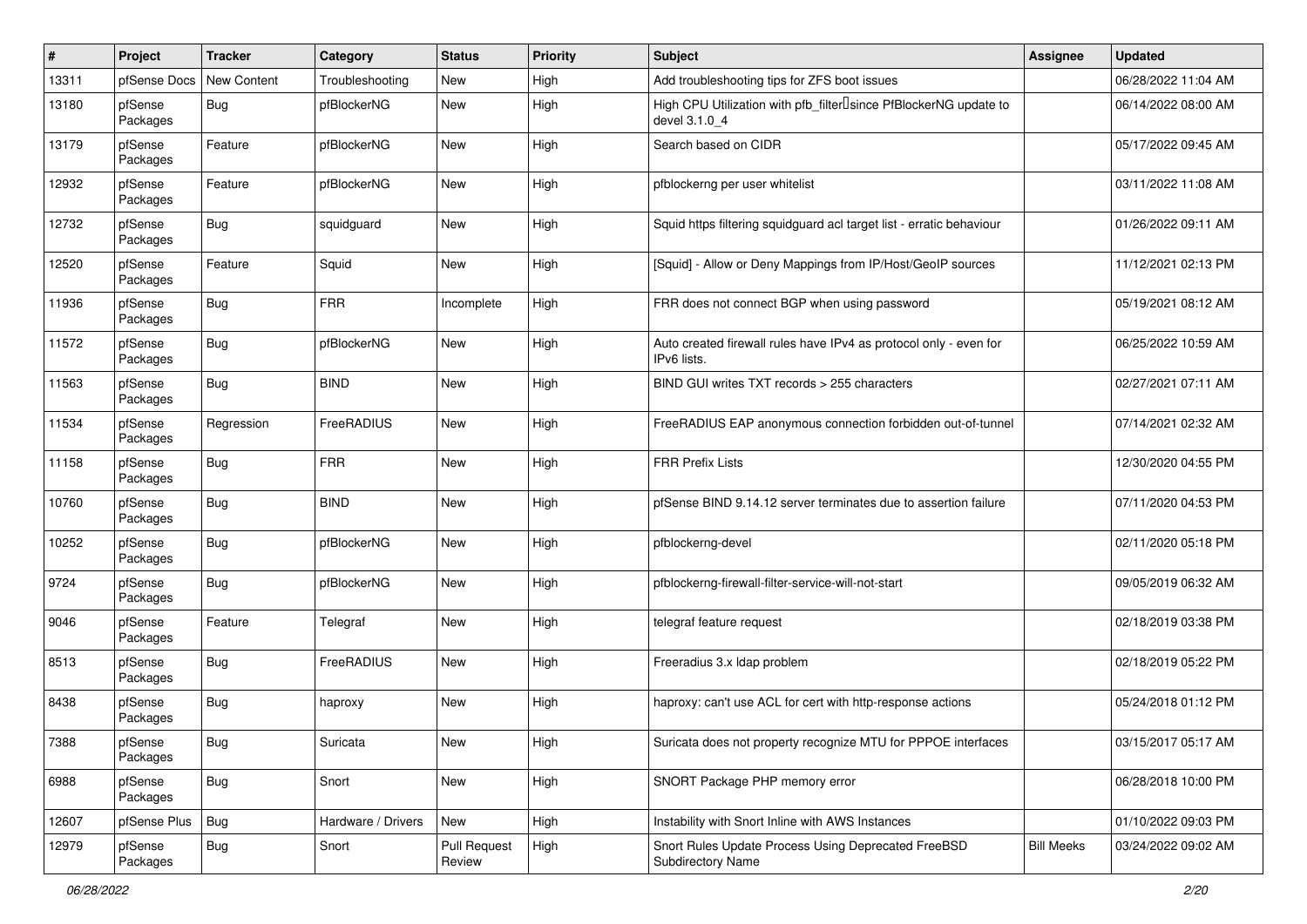| #     | Project             | <b>Tracker</b> | Category                        | <b>Status</b>                 | <b>Priority</b> | <b>Subject</b>                                                                                                          | Assignee              | <b>Updated</b>      |
|-------|---------------------|----------------|---------------------------------|-------------------------------|-----------------|-------------------------------------------------------------------------------------------------------------------------|-----------------------|---------------------|
| 12608 | pfSense<br>Packages | Bug            | WireGuard                       | <b>New</b>                    | High            | WireGuard tunnels monitored by dpinger causing system to stop<br>routing completely in certain situations               | Christian<br>McDonald | 12/16/2021 03:14 PM |
| 12160 | pfSense<br>Packages | Regression     | syslog-ng                       | Feedback                      | High            | An invalid configuration is generated when choosing TLS as the<br>default protocol                                      | Jim Pingle            | 07/23/2021 03:27 PM |
| 8964  | pfSense             | <b>Bug</b>     | <b>IPsec</b>                    | <b>New</b>                    | High            | IPsec async cryptography advanced setting - TCP traffic not<br>passing through                                          | Luiz Souza            | 12/08/2020 12:09 PM |
| 12354 | pfSense<br>Packages | Todo           | haproxy                         | Feedback                      | High            | Update haproxy-devel to mitigate CVE-2021-40346                                                                         | Viktor Gurov          | 05/12/2022 08:50 AM |
| 11135 | pfSense<br>Packages | <b>Bug</b>     | haproxy                         | Feedback                      | High            | HAproxy OCSP reponse crontab bug                                                                                        | Viktor Gurov          | 09/10/2021 11:51 AM |
| 13305 | pfSense             | Feature        | Certificates                    | <b>New</b>                    | Normal          | Certificate Revocation page should show expiration date                                                                 |                       | 06/27/2022 10:26 AM |
| 13304 | pfSense             | Feature        | <b>Traffic Shaper</b><br>(ALTQ) | <b>Pull Request</b><br>Review | Normal          | Add Broadcom Netextreme II (bxe) to the altg capable check                                                              |                       | 06/28/2022 12:01 PM |
| 13297 | pfSense             | Feature        | Routing                         | <b>New</b>                    | Normal          | Support for Gateway Groups as Static Route destinations                                                                 |                       | 06/24/2022 07:41 AM |
| 13296 | pfSense             | Feature        | DHCP (IPv6)                     | <b>New</b>                    | Normal          | Add support for DHCP6 OPTION PD EXCLUDE (RFC 6603)                                                                      |                       | 06/24/2022 10:10 PM |
| 13295 | pfSense             | Bug            | Gateway Monitoring              | <b>Pull Request</b><br>Review | Normal          | Incorrect function parameters for "get dpinger status()" call in<br>`gwlb.inc                                           |                       | 06/28/2022 12:01 PM |
| 13293 | pfSense             | Feature        | OpenVPN                         | <b>New</b>                    | Normal          | Option to set auth-gen-token in OpenVPN GUI                                                                             |                       | 06/21/2022 02:35 PM |
| 13290 | pfSense             | Regression     | Captive Portal                  | Feedback                      | Normal          | My PfSense version 2.7 is returning the error "dummynet bad<br>switch 21" every time I activate my Captive Portals (7). |                       | 06/27/2022 10:19 PM |
| 13288 | pfSense             | Bug            | Configuration<br>Backend        | <b>New</b>                    | Normal          | Encode FreeRADIUS Custom Options                                                                                        |                       | 06/20/2022 10:36 AM |
| 13287 | pfSense             | Feature        | Configuration<br>Backend        | <b>New</b>                    | Normal          | Encode OpenVPN Custom Options                                                                                           |                       | 06/20/2022 10:33 AM |
| 13280 | pfSense             | Bug            | Unknown                         | <b>New</b>                    | Normal          | Entries duplicated in /boot/loader.conf                                                                                 |                       | 06/19/2022 11:11 AM |
| 13279 | pfSense             | <b>Bug</b>     | Interfaces                      | <b>New</b>                    | Normal          | DHCP config override affects Gateway installation.                                                                      |                       | 06/17/2022 07:25 AM |
| 13277 | pfSense             | <b>Bug</b>     | <b>IGMP Proxy</b>               | <b>New</b>                    | Normal          | IGMP Proxy webConfigurator Page Always Produces Error                                                                   |                       | 06/16/2022 07:50 PM |
| 13276 | pfSense             | <b>Bug</b>     | <b>IGMP Proxy</b>               | <b>New</b>                    | Normal          | IGMP Proxy Error Message for Logging Links to System Log<br>Instead of Routing Log                                      |                       | 06/16/2022 07:48 PM |
| 13273 | pfSense             | <b>Bug</b>     | DHCP (IPv4)                     | <b>New</b>                    | Normal          | dhclient can use conflicting recorded leases                                                                            |                       | 06/14/2022 11:07 AM |
| 13268 | pfSense             | Todo           | Console Menu                    | Ready To Test                 | Normal          | columns don't align nicely in console with medium-long interface<br>names                                               |                       | 06/12/2022 10:32 PM |
| 13267 | pfSense             | <b>Bug</b>     | OpenVPN                         | <b>New</b>                    | Normal          | dpinger continues to run on OpenVPN gateway after OpenVPN<br>service is stopped.                                        |                       | 06/12/2022 02:49 PM |
| 13264 | pfSense             | Feature        | <b>IPsec</b>                    | <b>New</b>                    | Normal          | IPSec Phase2 select multiple PFS key groups                                                                             |                       | 06/10/2022 04:29 PM |
| 13260 | pfSense             | Feature        | Authentication                  | <b>New</b>                    | Normal          | Add support for OpenVPN static-challenge                                                                                |                       | 06/09/2022 02:04 PM |
| 13256 | pfSense             | Feature        | DHCP (IPv4)                     | <b>New</b>                    | Normal          | Better handling of duplicate IPs in static DHCP assignments                                                             |                       | 06/11/2022 04:51 PM |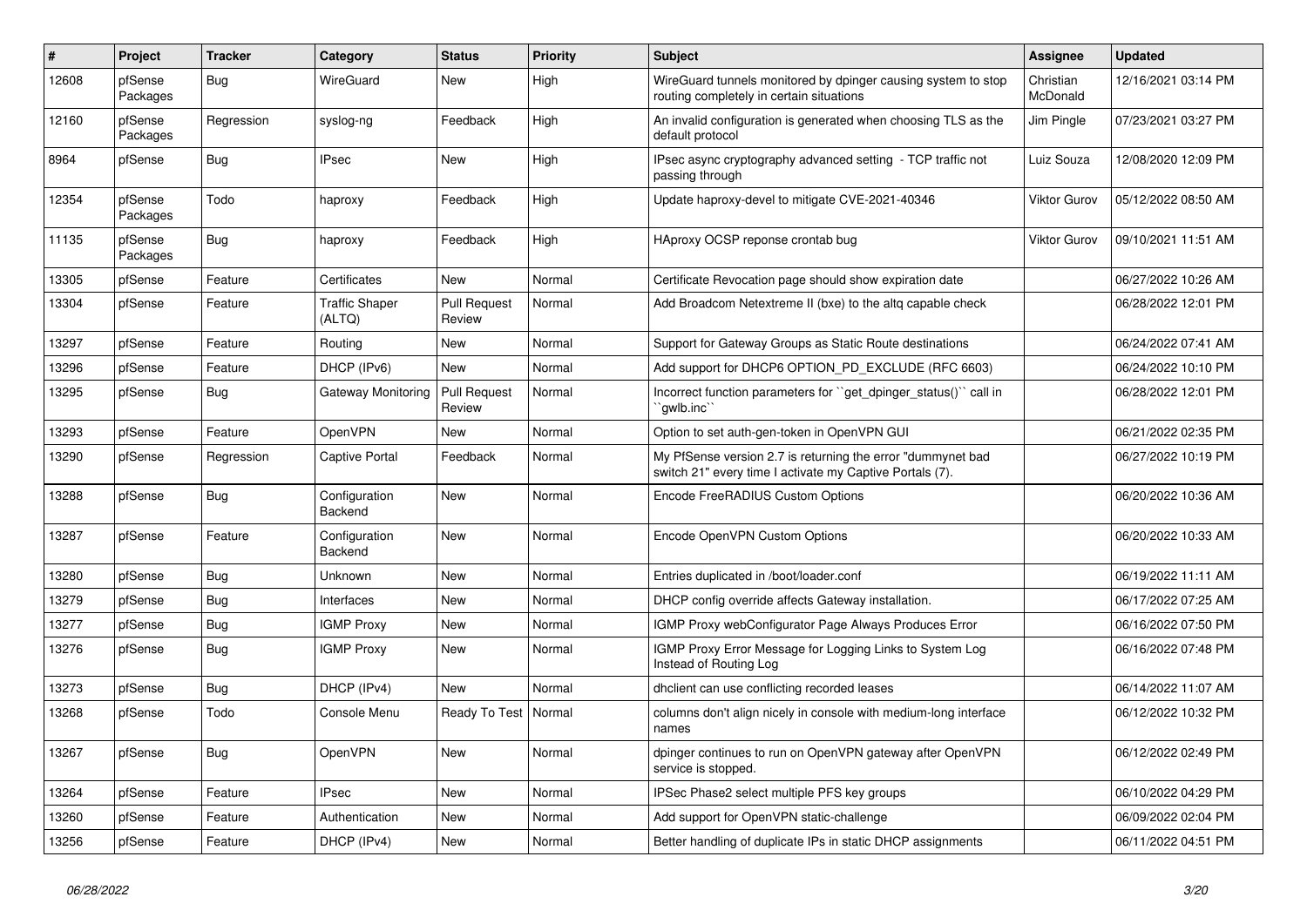| $\#$  | Project | <b>Tracker</b> | Category                        | <b>Status</b>                 | Priority | <b>Subject</b>                                                                                           | <b>Assignee</b> | <b>Updated</b>      |
|-------|---------|----------------|---------------------------------|-------------------------------|----------|----------------------------------------------------------------------------------------------------------|-----------------|---------------------|
| 13254 | pfSense | <b>Bug</b>     | <b>DNS Resolver</b>             | New                           | Normal   | DNS resolver does not update "unbound.conf" file during link<br>down events                              |                 | 06/28/2022 12:01 PM |
| 13253 | pfSense | Bug            | DHCP (IPv6)                     | New                           | Normal   | 'dhcp6c'' is not restarted when applying settings when multiple<br>WANs are configured for DHCP6         |                 | 06/28/2022 12:01 PM |
| 13252 | pfSense | <b>Bug</b>     | Upgrade                         | New                           | Normal   | reduce frequency of php-fpm socket connection attempts from<br>check reload status                       |                 | 06/12/2022 11:11 AM |
| 13249 | pfSense | <b>Bug</b>     | Console Menu                    | New                           | Normal   | Running playback comands multiple times results in PHP error                                             |                 | 06/06/2022 07:02 AM |
| 13248 | pfSense | Regression     | DHCP (IPv6)                     | New                           | Normal   | IPv6 Router Advertisements runs when config.xml does not<br>contain an entry for the interface           |                 | 06/05/2022 07:44 PM |
| 13244 | pfSense | Feature        | Web Interface                   | <b>New</b>                    | Normal   | Add help text under Timezone settings in the GUI                                                         |                 | 06/03/2022 01:00 PM |
| 13242 | pfSense | Feature        | Gateway Monitoring              | New                           | Normal   | Enhancements to static route creation/deletion for dpinger monitor<br>IPs                                |                 | 06/03/2022 11:20 AM |
| 13237 | pfSense | <b>Bug</b>     | DHCP (IPv6)                     | <b>New</b>                    | Normal   | dhcp6c script cannot be executed safely                                                                  |                 | 06/01/2022 11:20 AM |
| 13224 | pfSense | Bug            | <b>Notifications</b>            | New                           | Normal   | Email notification flood when UPS (NUT) and WAN send<br>notifications                                    |                 | 05/27/2022 01:58 AM |
| 13222 | pfSense | Bug            | UPnP/NAT-PMP                    | New                           | Normal   | CARP IP does not listen for NAT-PMP packets                                                              |                 | 05/26/2022 02:28 PM |
| 13187 | pfSense | Documentation  | Upgrade                         | New                           | Normal   | Azure Frequently asked questions                                                                         |                 | 05/20/2022 06:52 AM |
| 13167 | pfSense | Bug            | Dynamic DNS                     | New                           | Normal   | phpDynDNS: DigitalOcean ddns update fails (bad request, invalid<br>character '-' in request id)          |                 | 06/16/2022 09:30 PM |
| 13165 | pfSense | Feature        | Dashboard                       | <b>Pull Request</b><br>Review | Normal   | Feat: live update for Services dashboard widget                                                          |                 | 05/15/2022 01:48 AM |
| 13158 | pfSense | Bug            | Web Interface                   | New                           | Normal   | Input validation error when applying limiter changes                                                     |                 | 05/14/2022 05:32 PM |
| 13124 | pfSense | Feature        | Web Interface                   | <b>Pull Request</b><br>Review | Normal   | Option to wait for interface selection before displaying firewall<br>rules                               |                 | 06/28/2022 12:01 PM |
| 13091 | pfSense | Feature        | OpenVPN                         | New                           | Normal   | RFE: Ability to specify the order of OpenVPN Authentication<br>servers                                   |                 | 04/22/2022 04:30 PM |
| 13087 | pfSense | <b>Bug</b>     | OpenVPN                         | <b>New</b>                    | Normal   | OpenVPN Server: hide WINS servers list when netbios option is<br>unchecked while WINS servers is checked |                 | 04/22/2022 10:29 AM |
| 13076 | pfSense | Bug            | Gateway Monitoring              | New                           | Normal   | Marking a gateway as down does not affect IPsec entries using<br>gateway groups                          |                 | 06/28/2022 12:01 PM |
| 13068 | pfSense | <b>Bug</b>     | Aliases / Tables                | New                           | Normal   | Error loading rules when URL Table IPs content is empty                                                  |                 | 04/17/2022 09:07 PM |
| 13067 | pfSense | <b>Bug</b>     | <b>FilterDNS</b>                | <b>New</b>                    | Normal   | filterdns resolve interval is twice the intended value                                                   |                 | 04/17/2022 07:45 PM |
| 13058 | pfSense | Todo           | Rules / NAT                     | New                           | Normal   | Add static routes and directly connected networks back to policy<br>route negation rules                 |                 | 04/13/2022 08:05 AM |
| 13051 | pfSense | Bug            | <b>Traffic Shaper</b><br>(ALTQ) | New                           | Normal   | Firewall traffic shaper by interface selection unknow                                                    |                 | 04/12/2022 07:03 AM |
| 13046 | pfSense | <b>Bug</b>     | Rules / NAT                     | New                           | Normal   | Floating rule applied to IPv6 interface with a SLAAC DHCPv6<br>gateway reports error on boot             |                 | 04/11/2022 09:50 AM |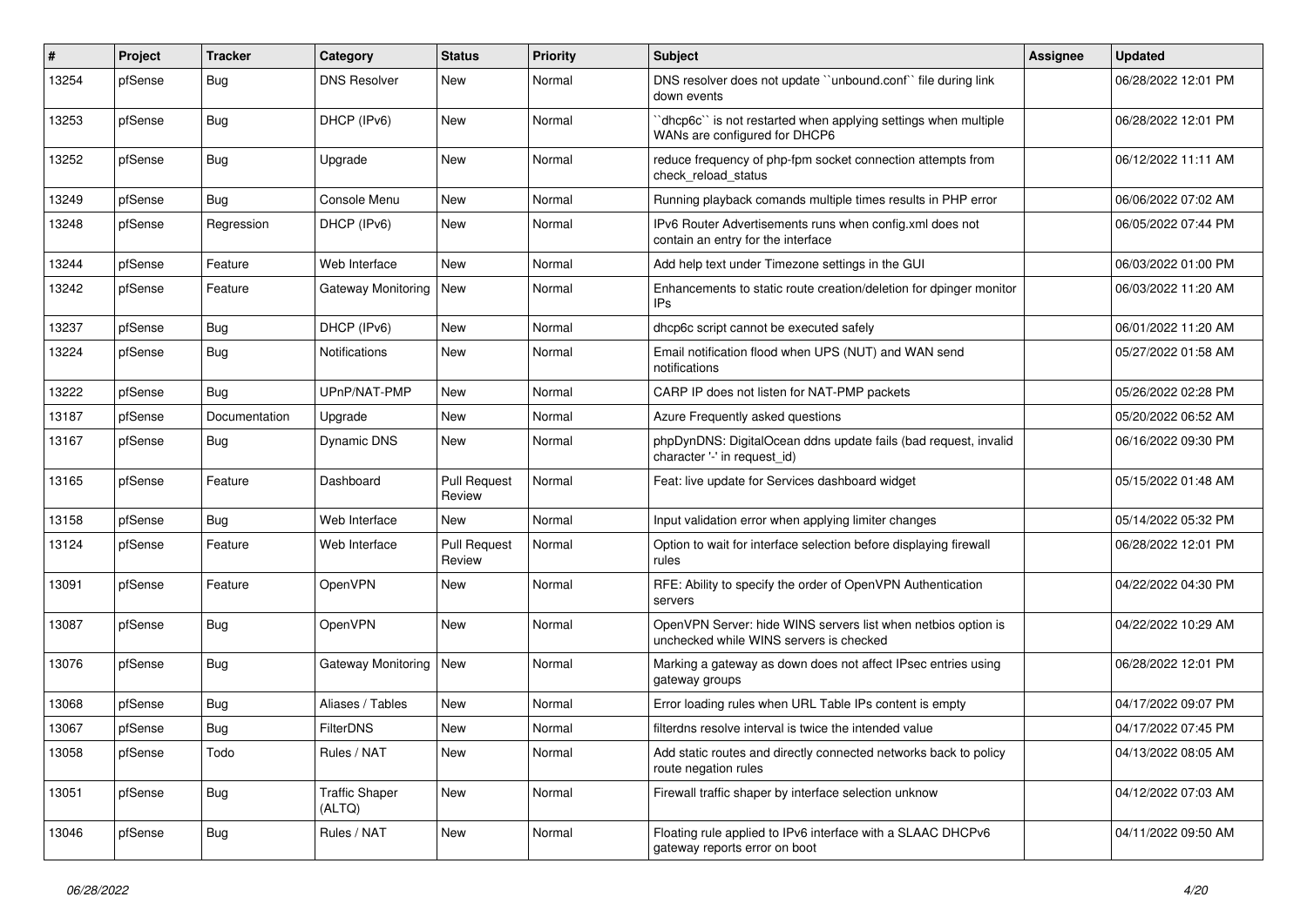| #     | Project | Tracker    | Category                                 | <b>Status</b>                 | Priority | <b>Subject</b>                                                                                | <b>Assignee</b> | <b>Updated</b>      |
|-------|---------|------------|------------------------------------------|-------------------------------|----------|-----------------------------------------------------------------------------------------------|-----------------|---------------------|
| 13017 | pfSense | Feature    | Packet Capture                           | <b>New</b>                    | Normal   | Packet capture: add preview results while capture is running                                  |                 | 04/09/2022 11:08 AM |
| 13009 | pfSense | Feature    | <b>OpenVPN</b>                           | <b>New</b>                    | Normal   | Add option for multiple remote addresses to OpenVPN Client                                    |                 | 03/31/2022 12:42 PM |
| 13003 | pfSense | <b>Bug</b> | Hardware / Drivers                       | New                           | Normal   | Malicious Driver Detection event on ixl driver                                                |                 | 06/25/2022 05:00 PM |
| 12960 | pfSense | <b>Bug</b> | Installer                                | New                           | Normal   | VGA installer image defaults to serial console, serial console is<br>default in GUI settings  |                 | 06/28/2022 12:01 PM |
| 12959 | pfSense | Bug        | DHCP (IPv4)                              | Feedback                      | Normal   | dhoplease process wrongly update host file if client-hostname is<br>empty                     |                 | 03/28/2022 10:26 AM |
| 12950 | pfSense | Bug        | Routina                                  | <b>New</b>                    | Normal   | OpenVPN as default gateway does not get set at boot time                                      |                 | 04/09/2022 05:46 PM |
| 12947 | pfSense | Bug        | DHCP (IPv6)                              | <b>Pull Request</b><br>Review | Normal   | DHCP6 client does not take any action if the interface IPv6<br>address changes during renewal |                 | 06/28/2022 12:01 PM |
| 12938 | pfSense | Bug        | IPv6 Router<br>Advertisements<br>(RADVD) | New                           | Normal   | MaxRtrAdvInterval would allow stale DNS servers to be deleted<br>faster                       |                 | 03/12/2022 09:37 AM |
| 12927 | pfSense | Bug        | OpenVPN                                  | <b>New</b>                    | Normal   | OpenVPN with OCSP enabled allows connections with revoked<br>certificates                     |                 | 03/24/2022 08:22 AM |
| 12926 | pfSense | Bug        | Interfaces                               | Feedback                      | Normal   | Changing LAGG type on CARP interfaces makes VIPs go to an<br>"init" State                     |                 | 03/10/2022 10:52 AM |
| 12922 | pfSense | Bug        | DHCP (IPv4)                              | <b>New</b>                    | Normal   | Classless static routes received on DHCP WAN can override<br>chosen default gateway           |                 | 03/28/2022 10:08 AM |
| 12905 | pfSense | Bug        | Web Interface                            | New                           | Normal   | Add VLAN Re-assignment to Import Interface Mismatch Wizard                                    |                 | 03/07/2022 08:05 AM |
| 12903 | pfSense | Feature    | Notifications                            | <b>New</b>                    | Normal   | alternative authentication methods for email notifications?                                   |                 | 03/07/2022 07:52 AM |
| 12888 | pfSense | <b>Bug</b> | Rules / NAT                              | <b>New</b>                    | Normal   | pfSense sends un-NATed packets during OpenVPN startup                                         |                 | 03/01/2022 03:13 PM |
| 12878 | pfSense | <b>Bug</b> | <b>Traffic Shaper</b><br>(ALTQ)          | Incomplete                    | Normal   | Traffic shaping by interface, route queue bandwidth inbound, out<br>by a large factor.        |                 | 06/06/2022 07:03 AM |
| 12877 | pfSense | Bug        | Dynamic DNS                              | Feedback                      | Normal   | Cloudflare DynDNS fails to update more than two addresses                                     |                 | 05/29/2022 06:56 PM |
| 12875 | pfSense | <b>Bug</b> | Package System                           | New                           | Normal   | Import zabbix-agent6 and zabbix-proxy6 from FreeBSD Ports                                     |                 | 05/28/2022 06:50 PM |
| 12874 | pfSense | Feature    | OpenVPN                                  | New                           | Normal   | OpenVPN RADIUS Framed-Pool                                                                    |                 | 02/25/2022 02:24 PM |
| 12857 | pfSense | <b>Bug</b> | Gateways                                 | <b>New</b>                    | Normal   | Firewall gateway goes away when making changes to Bridge0<br>device                           |                 | 02/27/2022 11:20 AM |
| 12848 | pfSense | Feature    | <b>Dynamic DNS</b>                       | <b>New</b>                    | Normal   | Evaluation of the DynDNS "Result Match" string                                                |                 | 02/22/2022 02:01 AM |
| 12829 | pfSense | Bug        | <b>Traffic Shaper</b><br>(Limiters)      | Feedback                      | Normal   | Dummynet kernel module fails to load after upgrade.                                           |                 | 03/17/2022 09:26 AM |
| 12828 | pfSense | Bug        | <b>Wireless</b>                          | <b>New</b>                    | Normal   | pfSense keeps crashing (Fatal trap 12: page fault while in kernel<br>mode)                    |                 | 02/21/2022 07:55 AM |
| 12823 | pfSense | <b>Bug</b> | DHCP (IPv6)                              | New                           | Normal   | Multiple DHCP6 WAN connections PPPoE interface 'defached'<br>status                           |                 | 02/18/2022 05:39 AM |
| 12821 | pfSense | Regression | Hardware / Drivers                       | Confirmed                     | Normal   | Intel e1000 driver (em & igb) cannot pass VLAN0 tagged packets                                |                 | 06/05/2022 08:23 AM |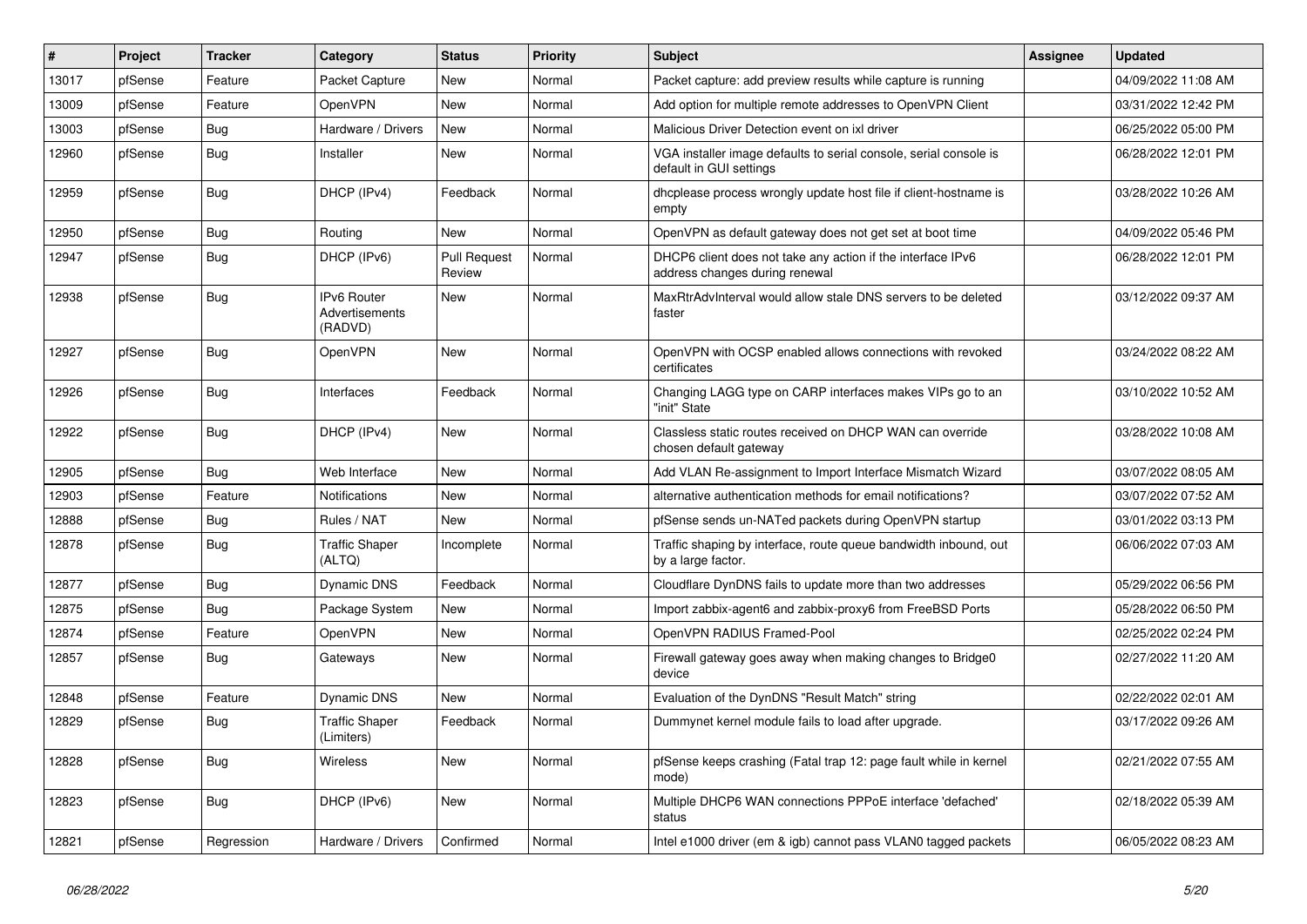| #     | Project | <b>Tracker</b> | Category                   | <b>Status</b> | <b>Priority</b> | Subject                                                                                                                | <b>Assignee</b> | <b>Updated</b>      |
|-------|---------|----------------|----------------------------|---------------|-----------------|------------------------------------------------------------------------------------------------------------------------|-----------------|---------------------|
| 12797 | pfSense | <b>Bug</b>     | UPnP/NAT-PMP               | New           | Normal          | UPnP+STUN forms invalid outbound NAT rules using the external<br>address discovered from STUN                          |                 | 02/15/2022 01:01 PM |
| 12796 | pfSense | Bug            | Upgrade                    | Confirmed     | Normal          | 2.5.2 -> 2.6.0 upgrade segfaults if certain packages are installed.                                                    |                 | 05/24/2022 07:43 AM |
| 12774 | pfSense | <b>Bug</b>     | Backup / Restore           | New           | Normal          | Picture widget image is not saved in backup                                                                            |                 | 04/04/2022 04:48 AM |
| 12768 | pfSense | Feature        | Upgrade                    | New           | Normal          | pfSense-repo: Make sure default config file exists                                                                     |                 | 06/28/2022 12:01 PM |
| 12764 | pfSense | <b>Bug</b>     | Gateways                   | New           | Normal          | VTI gateway status is pending after assigning the VTI interface                                                        |                 | 02/07/2022 05:41 AM |
| 12747 | pfSense | Bug            | Logging                    | New           | Normal          | System log is filled by sshquard                                                                                       |                 | 05/03/2022 03:08 AM |
| 12740 | pfSense | <b>Bug</b>     | FreeBSD                    | Incomplete    | Normal          | panic: esp_input_cb: Unexpected address family                                                                         |                 | 01/27/2022 01:19 PM |
| 12737 | pfSense | <b>Bug</b>     | Certificates               | New           | Normal          | CApath is not defined by default in curl                                                                               |                 | 06/28/2022 12:01 PM |
| 12730 | pfSense | <b>Bug</b>     | Captive Portal             | New           | Normal          | RADIUS accounting does not work if WAN is down                                                                         |                 | 01/26/2022 05:13 AM |
| 12726 | pfSense | Bug            | Authentication             | New           | Normal          | LDAP select container button auto populate                                                                             |                 | 01/25/2022 01:48 PM |
| 12708 | pfSense | <b>Bug</b>     | Aliases / Tables           | New           | Normal          | alias with non resolving DNS entry breaks underlying pf table                                                          |                 | 02/20/2022 06:13 PM |
| 12705 | pfSense | <b>Bug</b>     | <b>IPsec</b>               | Incomplete    | Normal          | ECDSA certificate does not work for IPSec VPN phase 1                                                                  |                 | 01/24/2022 03:22 PM |
| 12679 | pfSense | Feature        | Interfaces                 | New           | Normal          | Remind user to update DHCPv6 range when changing interface<br>IPv6 prefix                                              |                 | 01/12/2022 07:36 AM |
| 12676 | pfSense | Feature        | Rules / NAT                | <b>New</b>    | Normal          | Add the Tagged option on the Port Forward rules edit page                                                              |                 | 01/11/2022 05:52 AM |
| 12665 | pfSense | Feature        | Rules / NAT                | New           | Normal          | Ability to add custom pf rules from the GUI                                                                            |                 | 01/07/2022 09:30 AM |
| 12648 | pfSense | <b>Bug</b>     | Captive Portal             | <b>New</b>    | Normal          | Undocumented variables 'listenporthttp' and 'listenporthttps'                                                          |                 | 12/28/2021 10:44 AM |
| 12625 | pfSense | Feature        | Logging                    | New           | Normal          | Granular logging options for default firewall rules.                                                                   |                 | 12/21/2021 06:39 PM |
| 12612 | pfSense | Bug            | <b>DNS Resolver</b>        | New           | Normal          | DNS Resolver is restarted during every "rc.newwanip" event                                                             |                 | 06/28/2022 12:01 PM |
| 12602 | pfSense | Feature        | Dynamic DNS                | <b>New</b>    | Normal          | DHCPv6 should allow DDNS Client updates for hosts                                                                      |                 | 12/15/2021 11:00 AM |
| 12600 | pfSense | Feature        | Aliases / Tables           | New           | Normal          | allow custom mask for a network alias created from a FQDN                                                              |                 | 12/15/2021 10:50 AM |
| 12581 | pfSense | Regression     | DHCP (IPv6)                | New           | Normal          | CARP IPv6 assigned address does not get advertised to<br>endpoints with RADV                                           |                 | 12/16/2021 02:34 PM |
| 12563 | pfSense | Bug            | OpenVPN                    | <b>New</b>    | Normal          | OpenVPN server doesn't support Framed-IPv6-Address RADIUS<br>attribute                                                 |                 | 12/03/2021 11:19 AM |
| 12553 | pfSense | Feature        | Backup / Restore           | New           | Normal          | Auto Config Backup: Allow selecting multiple backups for deletion                                                      |                 | 02/22/2022 04:27 AM |
| 12552 | pfSense | Bug            | OpenVPN                    | New           | Normal          | "Pull DNS" option within OpenVPN client does not cause pfSense<br>to use DNS servers assigned by remote OpenVPN server |                 | 12/08/2021 08:45 AM |
| 12543 | pfSense | Bug            | Web Interface              | Feedback      | Normal          | Deleteing a Outbound NAT rule gave me an empty rule and<br>displayed php error in UI.                                  |                 | 02/14/2022 04:36 AM |
| 12542 | pfSense | <b>Bug</b>     | Virtual IP Addresses   New |               | Normal          | Cannot assign a same IPv6 Link-Local address to different<br>interfaces                                                |                 | 11/25/2021 01:41 AM |
| 12535 | pfSense | Documentation  | Routing                    | New           | Normal          | Negate Rules function does not match the description                                                                   |                 | 11/19/2021 02:03 PM |
| 12519 | pfSense | Bug            | Authentication             | New           | Normal          | Fail authentication using special character in password via the<br>LDAP connector                                      |                 | 11/12/2021 07:39 AM |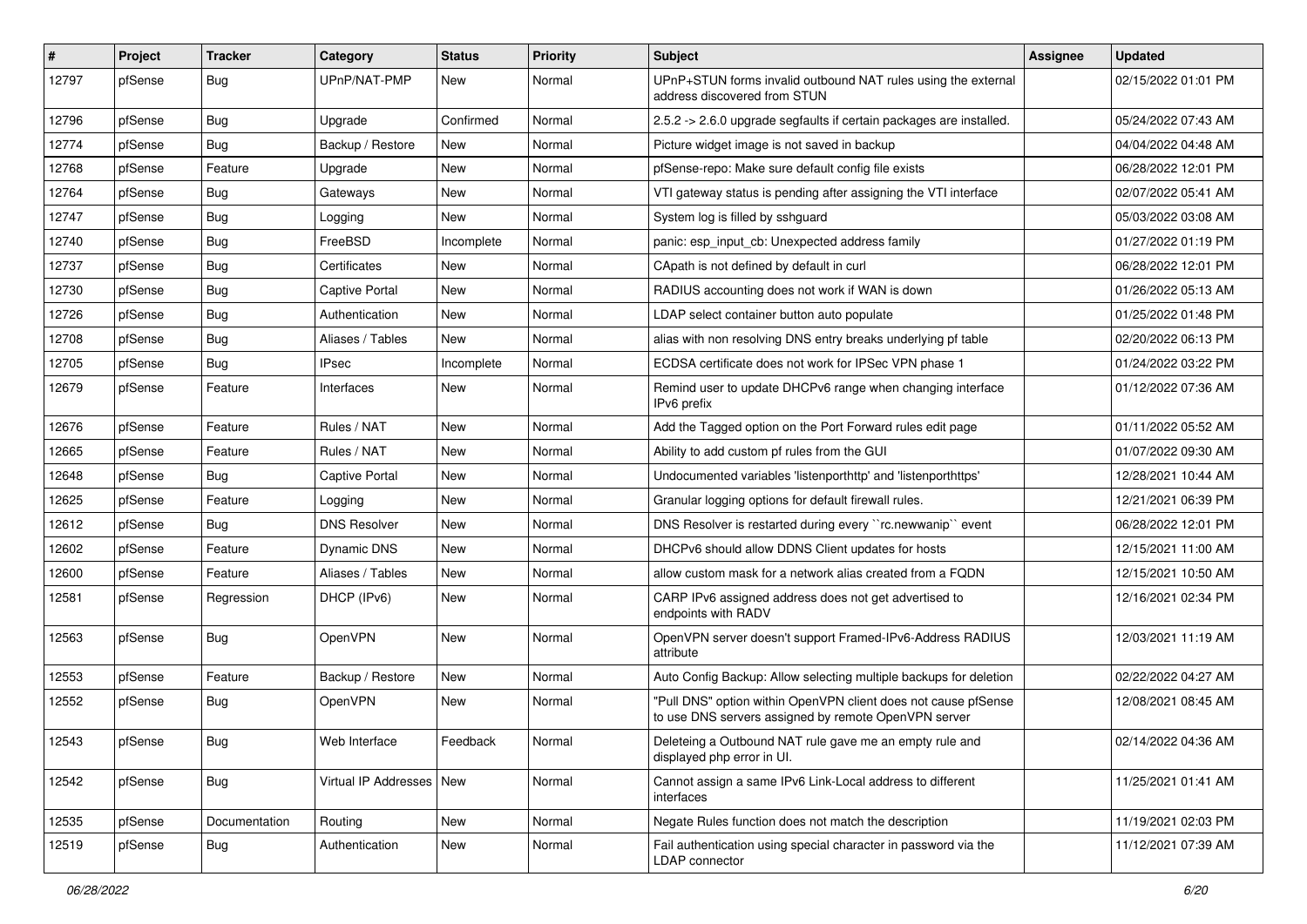| #     | Project | <b>Tracker</b> | Category                    | <b>Status</b>                 | <b>Priority</b> | <b>Subject</b>                                                                                                                      | <b>Assignee</b> | <b>Updated</b>      |
|-------|---------|----------------|-----------------------------|-------------------------------|-----------------|-------------------------------------------------------------------------------------------------------------------------------------|-----------------|---------------------|
| 12509 | pfSense | Bug            | OpenVPN                     | <b>New</b>                    | Normal          | Deffered authentication does not work with auth-gen-token<br>external-auth or pusk "auth-token"                                     |                 | 11/08/2021 04:01 AM |
| 12508 | pfSense | <b>Bug</b>     | <b>DHCP Relay</b>           | <b>New</b>                    | Normal          | DHCP Relay over VPN                                                                                                                 |                 | 11/06/2021 11:25 AM |
| 12504 | pfSense | Bug            | Interfaces                  | <b>New</b>                    | Normal          | BCM57412 NetXtreme-E 10Gb RDMA Ethernet controller issue                                                                            |                 | 11/05/2021 04:51 AM |
| 12483 | pfSense | <b>Bug</b>     | Configuration<br>Backend    | <b>New</b>                    | Normal          | GUI creates inconsistent config.xml                                                                                                 |                 | 10/23/2021 06:48 AM |
| 12473 | pfSense | Feature        | <b>IPsec</b>                | <b>New</b>                    | Normal          | Allow user adjustment of IPsec Keep Alive periodic checks                                                                           |                 | 12/22/2021 05:59 AM |
| 12467 | pfSense | Bug            | <b>Captive Portal</b>       | <b>New</b>                    | Normal          | CP error on client disconnect after reboot                                                                                          |                 | 10/17/2021 05:35 AM |
| 12464 | pfSense | <b>Bug</b>     | Logging                     | <b>Pull Request</b><br>Review | Normal          | Syslog Auth messages are sent as Emergency Level                                                                                    |                 | 06/28/2022 12:01 PM |
| 12459 | pfSense | Todo           | <b>Virtual IP Addresses</b> | New                           | Normal          | Add IP Alias subnet input validation                                                                                                |                 | 10/15/2021 09:35 AM |
| 12458 | pfSense | Feature        | Authentication              | <b>New</b>                    | Normal          | Use "unixHomeDirectory" instead of "homeDirectory" when LDAP<br>authentication server is Active Directory                           |                 | 10/15/2021 08:18 AM |
| 12451 | pfSense | Bug            | Virtual IP Addresses        | New                           | Normal          | deleteVIP() does not check RFC2136 Update Source                                                                                    |                 | 10/13/2021 10:06 AM |
| 12436 | pfSense | <b>Bug</b>     | <b>PPPoE Server</b>         | <b>New</b>                    | Normal          | Pppoe server config gui does not allow setting of chap<br>authentication, and sets the network start address for allocation to<br>U |                 | 10/21/2021 08:15 AM |
| 12421 | pfSense | <b>Bug</b>     | Rules / NAT                 | <b>New</b>                    | Normal          | IPV6 limiter bug                                                                                                                    |                 | 10/02/2021 08:44 AM |
| 12401 | pfSense | Bug            | Traffic Graphs              | <b>New</b>                    | Normal          | Traffic graphs with untagged and tagged VLAN on same interface                                                                      |                 | 09/23/2021 09:18 PM |
| 12382 | pfSense | Regression     | OpenVPN                     | <b>New</b>                    | Normal          | Certificate Depth checking creates OpenVPN micro-outages every<br>time a user authenticates after 2.5.2 upgrade                     |                 | 01/17/2022 04:17 AM |
| 12367 | pfSense | Todo           | Installer                   | <b>New</b>                    | Normal          | ZFS: Do not show memstick disk on target list                                                                                       |                 | 09/13/2021 07:37 AM |
| 12357 | pfSense | <b>Bug</b>     | Captive Portal              | <b>New</b>                    | Normal          | Captive Portal popup Logout button loads full login page in popup<br>when clicked                                                   |                 | 10/27/2021 12:10 PM |
| 12300 | pfSense | Feature        | Hardware / Drivers          | <b>New</b>                    | Normal          | Add Aquantia Atlantic driver to pfsense                                                                                             |                 | 09/14/2021 06:49 AM |
| 12283 | pfSense | Bug            | Authentication              | <b>New</b>                    | Normal          | LDAP/RADIUS authentication servers configuration does not allow<br>source IP address to be specified                                |                 | 08/20/2021 01:15 AM |
| 12259 | pfSense | Bug            | <b>Operating System</b>     | <b>New</b>                    | Normal          | Intel em NICs Suffering Performance Degradation on FreeBSD12                                                                        |                 | 02/25/2022 09:28 PM |
| 12249 | pfSense | <b>Bug</b>     | Backup / Restore            | <b>New</b>                    | Normal          | HAProxy causing failed ACB backups                                                                                                  |                 | 11/15/2021 11:58 PM |
| 12243 | pfSense | Todo           | Package System              | <b>New</b>                    | Normal          | Implement "plugin interfaces()"                                                                                                     |                 | 02/07/2022 03:50 AM |
| 12215 | pfSense | Regression     | OpenVPN                     | Feedback                      | Normal          | OpenVPN does not resync when running on a gateway group                                                                             |                 | 12/22/2021 05:49 AM |
| 12190 | pfSense | Feature        | Rules / NAT                 | <b>New</b>                    | Normal          | Add ability to reference ipv6 prefix in firewall rules and aliases                                                                  |                 | 08/05/2021 01:47 PM |
| 12176 | pfSense | Todo           | Interfaces                  | <b>Pull Request</b><br>Review | Normal          | Hide WireGuard interfaces on appropriate pages                                                                                      |                 | 08/11/2021 12:52 AM |
| 12139 | pfSense | Feature        | <b>DNS Forwarder</b>        | <b>New</b>                    | Normal          | Add support in for specifying a DNSMASQ configuration file                                                                          |                 | 07/16/2021 09:45 PM |
| 12122 | pfSense | Bug            | Web Interface               | <b>New</b>                    | Normal          | Perform greedy actions asychronously                                                                                                |                 | 07/10/2021 01:10 PM |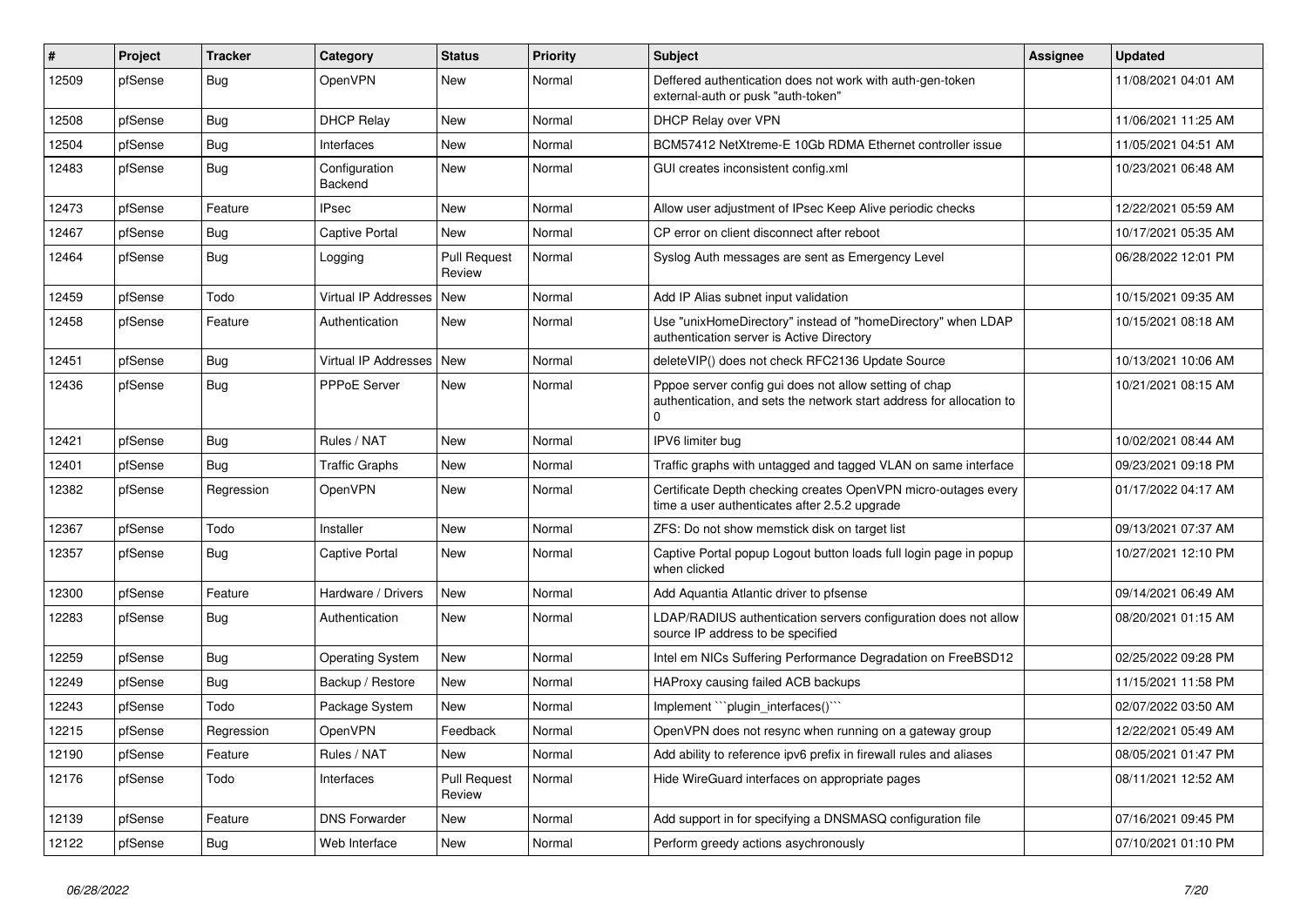| #     | Project | <b>Tracker</b> | Category             | <b>Status</b> | Priority | <b>Subject</b>                                                                                           | <b>Assignee</b> | <b>Updated</b>      |
|-------|---------|----------------|----------------------|---------------|----------|----------------------------------------------------------------------------------------------------------|-----------------|---------------------|
| 12121 | pfSense | Feature        | OpenVPN              | New           | Normal   | Wider "local network(s)" fields in OpenVPN server configuration                                          |                 | 07/19/2021 07:37 AM |
| 12120 | pfSense | Feature        | <b>DHCP Relay</b>    | New           | Normal   | Permit several sets of destination DHCP servers in DHCP relay                                            |                 | 07/11/2021 05:41 PM |
| 12095 | pfSense | Bug            | Authentication       | <b>New</b>    | Normal   | Memory leak in pcscd                                                                                     |                 | 06/01/2022 01:01 PM |
| 12091 | pfSense | Feature        | Authentication       | New           | Normal   | RFE: Add support for sssd authentication                                                                 |                 | 12/10/2021 04:55 PM |
| 12077 | pfSense | Feature        | Gateways             | <b>New</b>    | Normal   | Allow stick-connections per gateway group                                                                |                 | 06/24/2021 08:45 AM |
| 12056 | pfSense | <b>Bug</b>     | Logging              | New           | Normal   | Filterlog says "Unknown Option %u"                                                                       |                 | 06/18/2021 05:51 AM |
| 12055 | pfSense | Feature        | Virtual IP Addresses | Feedback      | Normal   | Option to disable XMLRPC Sync for Loopback Virtual IPs                                                   |                 | 06/18/2021 09:05 AM |
| 11974 | pfSense | Feature        | <b>XMLRPC</b>        | New           | Normal   | XMLRPC synchronization for igmmproxy settings                                                            |                 | 05/29/2021 03:58 PM |
| 11960 | pfSense | Bug            | Gateway Monitoring   | Feedback      | Normal   | Gateway Monitoring Traffic Goes Out Default Gateway                                                      |                 | 12/20/2021 05:43 AM |
| 11956 | pfSense | Feature        | Web Interface        | New           | Normal   | "add" button in the top of pages with many user-added items                                              |                 | 07/10/2021 01:01 PM |
| 11954 | pfSense | Feature        | <b>IGMP Proxy</b>    | New           | Normal   | Multicast limits                                                                                         |                 | 05/25/2021 12:36 AM |
| 11953 | pfSense | Bug            | <b>IGMP Proxy</b>    | New           | Normal   | XG-1541 crashes when igmpproxy is enabled and network<br>interfaces status change                        |                 | 05/24/2021 04:55 PM |
| 11927 | pfSense | Feature        | DHCP (IPv4)          | Feedback      | Normal   | Allow DHCP not to serve a gateway - small fix                                                            |                 | 01/03/2022 04:17 PM |
| 11925 | pfSense | Bug            | OpenVPN              | New           | Normal   | Calling-Station-Id always set to WAN IP                                                                  |                 | 05/14/2021 09:27 AM |
| 11876 | pfSense | Feature        | Hardware / Drivers   | New           | Normal   | OpenSSL does not use QAT acceleration on pfSense Plus<br>21.02-RELEASE-p1 or 21.05-DEVELOPMENT           |                 | 05/03/2021 08:02 AM |
| 11872 | pfSense | <b>Bug</b>     | Interfaces           | <b>New</b>    | Normal   | gif interfaces reporting incorrect traffic counters                                                      |                 | 12/30/2021 04:00 AM |
| 11856 | pfSense | Feature        | Diagnostics          | New           | Normal   | Replace/add Alias or DNS names for known LAN addresses in the<br>State table                             |                 | 04/27/2021 08:01 AM |
| 11786 | pfSense | <b>Bug</b>     | Services             | New           | Normal   | SSH incomplete setup and startup fail while recovering XML<br>backup in a fresh install of pfSense 2.5.0 |                 | 04/17/2021 01:36 PM |
| 11778 | pfSense | <b>Bug</b>     | OpenVPN              | <b>New</b>    | Normal   | OpenVPN uses 100% CPU after experiencing packet loss                                                     |                 | 02/28/2022 07:38 AM |
| 11761 | pfSense | <b>Bug</b>     | L2TP                 | <b>New</b>    | Normal   | L2TP/IPsec VPN : PPP LCP negotiation occurs before user<br>authentication                                |                 | 03/31/2021 04:52 AM |
| 11759 | pfSense | <b>Bug</b>     | Dashboard            | New           | Normal   | Traffic graphs on dashboard double upload on pppoe links                                                 |                 | 12/30/2021 04:00 AM |
| 11757 | pfSense | Feature        | <b>XMLRPC</b>        | New           | Normal   | Allow XMLRPC sync to bypass default auth server in favor of local<br>database                            |                 | 03/30/2021 03:18 PM |
| 11731 | pfSense | <b>Bug</b>     | Hardware / Drivers   | <b>New</b>    | Normal   | Missing support for Realtek USB NICs                                                                     |                 | 03/30/2021 04:32 AM |
| 11730 | pfSense | Bug            | Web Interface        | New           | Normal   | Improve visibility of option selections in dark themes                                                   |                 | 03/25/2021 09:38 PM |
| 11724 | pfSense | Bug            | Package System       | New           | Normal   | Packages unexpectedly removed when changing update branches                                              |                 | 03/29/2021 08:09 AM |
| 11717 | pfSense | Bug            | Rules / NAT          | New           | Normal   | Incorrect port forwarding rules if Destination port alias is not equal<br>to Redirect target port alias  |                 | 03/22/2021 06:06 AM |
| 11715 | pfSense | Bug            | <b>OpenVPN</b>       | New           | Normal   | OpenVPN MTU                                                                                              |                 | 03/22/2021 01:35 AM |
| 11666 | pfSense | Bug            | Logging              | New           | Normal   | GUI Firewall log search not parsing filter.log beyond hard coded<br>limit                                |                 | 03/12/2021 11:38 AM |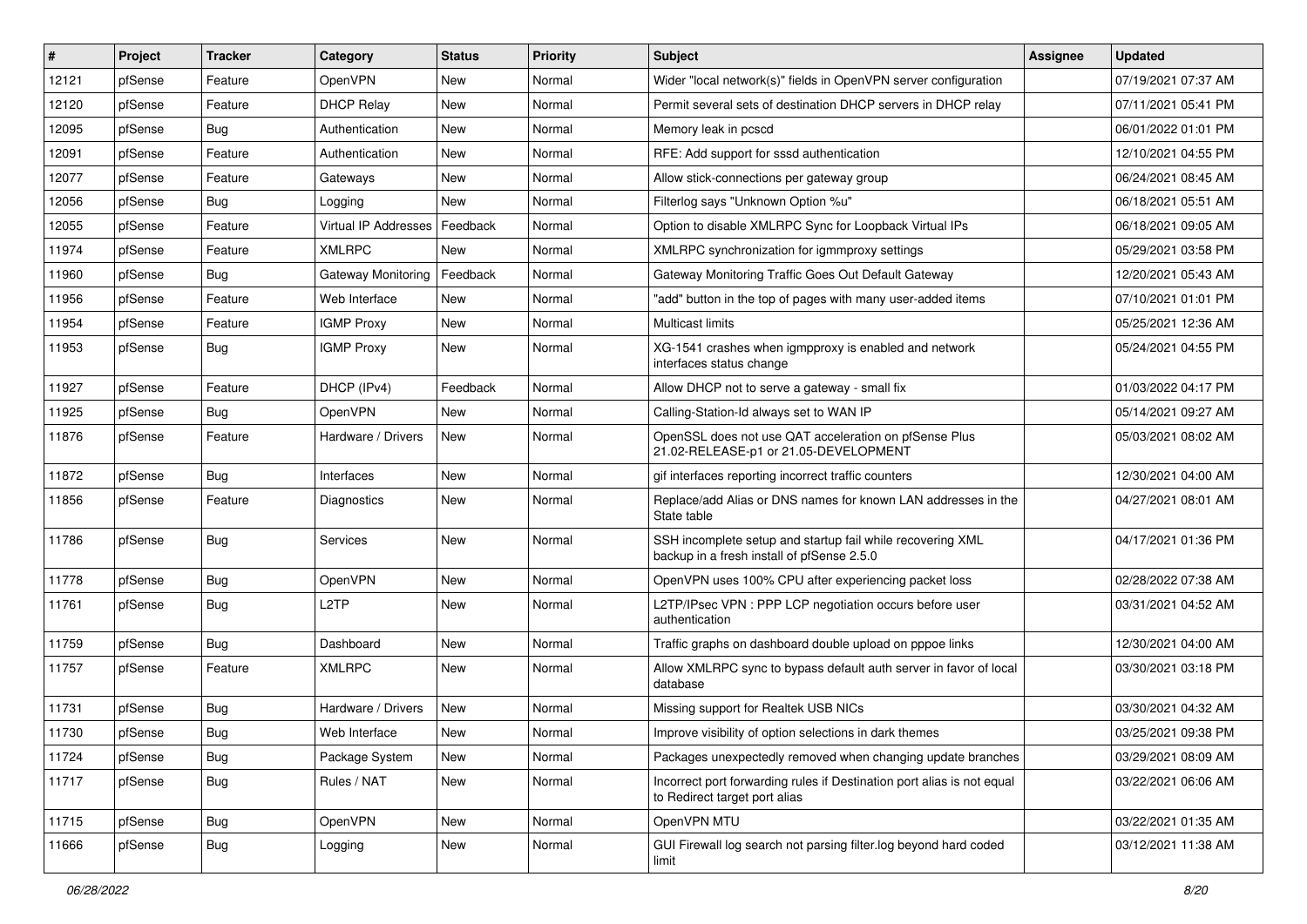| #     | Project | <b>Tracker</b> | Category                            | <b>Status</b> | <b>Priority</b> | Subject                                                                                                                                                                                         | <b>Assignee</b> | <b>Updated</b>      |
|-------|---------|----------------|-------------------------------------|---------------|-----------------|-------------------------------------------------------------------------------------------------------------------------------------------------------------------------------------------------|-----------------|---------------------|
| 11657 | pfSense | <b>Bug</b>     | Interfaces                          | New           | Normal          | netmap_ring_reinit error                                                                                                                                                                        |                 | 03/18/2021 10:32 PM |
| 11641 | pfSense | <b>Bug</b>     | Interfaces                          | <b>New</b>    | Normal          | On xn based interfaces without the VLANMTU flag the first VLAN<br>tag defined does not follow the parent interface MTU settings. All<br>subsequent VLAN tags follow the parent interface's MTU. |                 | 03/09/2021 06:42 PM |
| 11625 | pfSense | Feature        | OpenVPN                             | <b>New</b>    | Normal          | Cisco-AVPair aliases support                                                                                                                                                                    |                 | 03/05/2021 12:35 AM |
| 11619 | pfSense | Bug            | Upgrade                             | New           | Normal          | Unable to upgrade 2.4.4-p3 to 2.5/21.02-p1                                                                                                                                                      |                 | 08/15/2021 10:00 AM |
| 11604 | pfSense | Feature        | WireGuard                           | New           | Normal          | WireGuard Dynamic Listen Port Randomization                                                                                                                                                     |                 | 03/19/2021 10:59 AM |
| 11556 | pfSense | <b>Bug</b>     | Rules / NAT                         | <b>New</b>    | Normal          | Kill all states associated with a NAT address                                                                                                                                                   |                 | 03/19/2021 10:29 AM |
| 11548 | pfSense | <b>Bug</b>     | Rules / NAT                         | New           | Normal          | "rule expands to no valid combination" error from port forward<br>automatic rule mixing IPv4 and IPv6 elements                                                                                  |                 | 02/27/2021 03:18 PM |
| 11541 | pfSense | <b>Bug</b>     | OpenVPN                             | New           | Normal          | OpenVPN status does not work properly when set to TCP and<br>Concurrent Connections = 1                                                                                                         |                 | 03/02/2021 02:27 PM |
| 11503 | pfSense | <b>Bug</b>     | OpenVPN                             | <b>New</b>    | Normal          | Using multiple authentication backends on an OpenVPN server<br>fails                                                                                                                            |                 | 02/23/2021 12:23 PM |
| 11473 | pfSense | <b>Bug</b>     | Web Interface                       | <b>New</b>    | Normal          | System Activity shows invalid data on SG-3100                                                                                                                                                   |                 | 02/19/2021 08:12 PM |
| 11430 | pfSense | <b>Bug</b>     | Interfaces                          | <b>New</b>    | Normal          | PHP console spam after Assigning Interfaces                                                                                                                                                     |                 | 10/09/2021 10:37 AM |
| 11429 | pfSense | <b>Bug</b>     | Web Interface                       | <b>New</b>    | Normal          | System Log / Settings form activates "Reset Log Files" button on<br>enter                                                                                                                       |                 | 10/28/2021 01:35 PM |
| 11412 | pfSense | <b>Bug</b>     | Interfaces                          | <b>New</b>    | Normal          | LLDPD Package Doesn't Work with Switchports                                                                                                                                                     |                 | 02/12/2021 08:12 PM |
| 11379 | pfSense | Feature        | <b>Captive Portal</b>               | New           | Normal          | <b>Template Roll Printer</b>                                                                                                                                                                    |                 | 02/07/2021 05:26 AM |
| 11363 | pfSense | <b>Bug</b>     | Installer                           | <b>New</b>    | Normal          | Clean Install 2.5.0 fails due to hardware incompability                                                                                                                                         |                 | 02/04/2021 11:06 AM |
| 11335 | pfSense | <b>Bug</b>     | Interfaces                          | New           | Normal          | Spoofing the MAC on a LAGG interface does not work for some<br>NIC types.                                                                                                                       |                 | 01/29/2021 09:10 AM |
| 11324 | pfSense | Feature        | Logging                             | New           | Normal          | Separate syslog "Remote log servers" Parameters                                                                                                                                                 |                 | 01/27/2021 10:47 AM |
| 11302 | pfSense | Feature        | WireGuard                           | <b>New</b>    | Normal          | WireGuard XMLRPC sync                                                                                                                                                                           |                 | 03/19/2021 10:59 AM |
| 11280 | pfSense | Todo           | WireGuard                           | New           | Normal          | Add WireGuard to ALTQ list                                                                                                                                                                      |                 | 04/27/2021 12:32 PM |
| 11268 | pfSense | <b>Bug</b>     | Web Interface                       | <b>New</b>    | Normal          | Cookie named 'id' prevents Edit form fields being set properly                                                                                                                                  |                 | 09/03/2021 06:16 AM |
| 11262 | pfSense | Feature        | Rules / NAT                         | New           | Normal          | Time Based Rules - selects all days in the current month                                                                                                                                        |                 | 04/27/2021 12:32 PM |
| 11257 | pfSense | Feature        | Upgrade                             | New           | Normal          | Installed Packages: Update all button                                                                                                                                                           |                 | 01/18/2021 10:45 AM |
| 11243 | pfSense | Feature        | Interfaces                          | <b>New</b>    | Normal          | individual pfctl snort2c tables per interface only blocking IPs for<br>specific interface when a rule triggers in snort/suricata                                                                |                 | 01/14/2021 03:02 PM |
| 11232 | pfSense | <b>Bug</b>     | <b>Operating System</b>             | New           | Normal          | Fix pfSense_fsync                                                                                                                                                                               |                 | 01/08/2021 08:53 AM |
| 11203 | pfSense | <b>Bug</b>     | Certificates                        | New           | Normal          | certificate manager very slow                                                                                                                                                                   |                 | 12/31/2020 11:57 AM |
| 11192 | pfSense | <b>Bug</b>     | <b>Traffic Shaper</b><br>(Limiters) | Feedback      | Normal          | Using Limiters causes out of order packets within one TCP or<br>UDP flow                                                                                                                        |                 | 01/06/2021 12:09 AM |
| 11189 | pfSense | Feature        | Captive Portal                      | New           | Normal          | Captive Portal - Tarpit option                                                                                                                                                                  |                 | 12/23/2020 06:44 PM |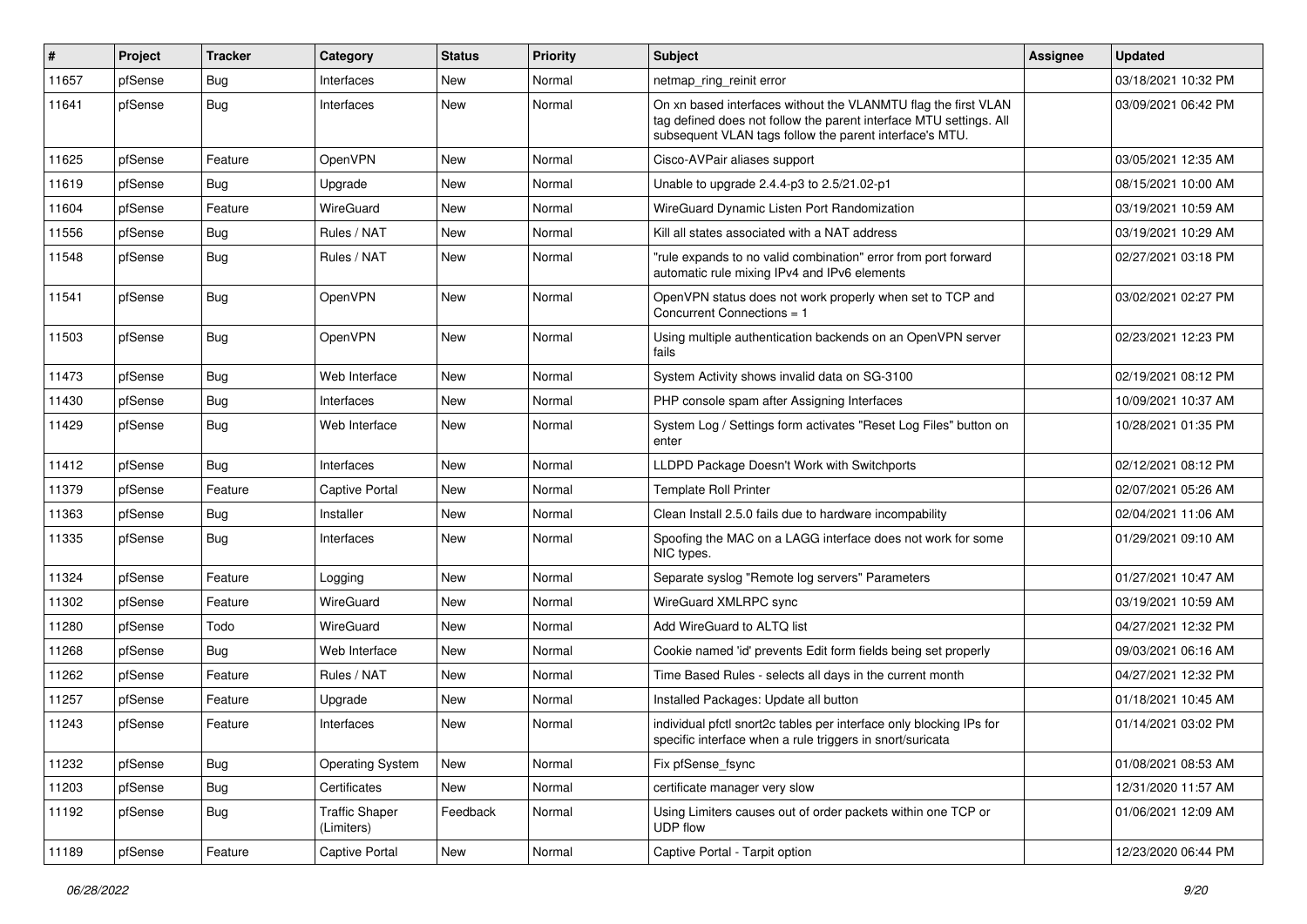| #     | Project | <b>Tracker</b> | Category                        | <b>Status</b> | <b>Priority</b> | <b>Subject</b>                                                                            | <b>Assignee</b> | <b>Updated</b>      |
|-------|---------|----------------|---------------------------------|---------------|-----------------|-------------------------------------------------------------------------------------------|-----------------|---------------------|
| 11184 | pfSense | Bug            | FreeBSD                         | <b>New</b>    | Normal          | PF: State policy cannot be configurable                                                   |                 | 02/09/2021 02:43 AM |
| 11177 | pfSense | Bug            | <b>Dynamic DNS</b>              | <b>New</b>    | Normal          | DDNSv6 not using Check IP Services                                                        |                 | 12/21/2020 05:02 AM |
| 11174 | pfSense | <b>Bug</b>     | <b>Traffic Shaper</b><br>(ALTQ) | Feedback      | Normal          | Incorrect traffic shaping on pppoe interface                                              |                 | 12/21/2020 11:21 PM |
| 11149 | pfSense | <b>Bug</b>     | <b>DHCP Relay</b>               | <b>New</b>    | Normal          | DHCP relay won't start with DHCP server behind gateway                                    |                 | 03/22/2021 05:13 AM |
| 11147 | pfSense | Bug            | Dynamic DNS                     | <b>New</b>    | Normal          | Domeneshop DynDNS IPv4 and IPv6                                                           |                 | 12/09/2020 11:47 PM |
| 11139 | pfSense | Documentation  | Interfaces                      | <b>New</b>    | Normal          | <b>Bridges and VLANs</b>                                                                  |                 | 12/07/2020 12:32 PM |
| 11110 | pfSense | Bug            | Backup / Restore                | <b>New</b>    | Normal          | Backup file should be checked before restoring a specific area                            |                 | 12/05/2020 02:50 PM |
| 11084 | pfSense | Feature        | <b>Dynamic DNS</b>              | <b>New</b>    | Normal          | Dynamic DNS include option to specify virtual IP addresses                                |                 | 11/19/2020 01:26 PM |
| 11056 | pfSense | Feature        | Interfaces                      | <b>New</b>    | Normal          | Add option to disable flow-control on interfaces in GUI                                   |                 | 11/11/2020 04:41 PM |
| 10980 | pfSense | <b>Bug</b>     | <b>Operating System</b>         | <b>New</b>    | Normal          | rc.local is executed at login by rc.initial, and not at boot time.                        |                 | 10/19/2020 09:39 AM |
| 10962 | pfSense | Feature        | <b>Dynamic DNS</b>              | <b>New</b>    | Normal          | Add Cpanel support for Dynamic DNS Clients                                                |                 | 12/28/2020 01:56 PM |
| 10890 | pfSense | Feature        | Interfaces                      | New           | Normal          | Allow multiple assigned interfaces to track status of a single switch<br>port             |                 | 09/14/2020 07:20 AM |
| 10843 | pfSense | Feature        | Authentication                  | <b>New</b>    | Normal          | Allow user manager settings to specify multiple authentication<br>servers                 |                 | 01/13/2022 07:22 AM |
| 10839 | pfSense | Feature        | <b>Traffic Shaper</b><br>(ALTQ) | <b>New</b>    | Normal          | Add popular messengers to the Traffic Shaper Wizard                                       |                 | 08/18/2020 10:07 AM |
| 10833 | pfSense | <b>Bug</b>     | Configuration<br>Backend        | <b>New</b>    | Normal          | unbound exits on configuration error when link status flaps on LAN<br>interface           |                 | 08/13/2020 11:53 PM |
| 10822 | pfSense | Bug            | DHCP (IPv6)                     | <b>New</b>    | Normal          | Deprecated IPv6 prefix won't be announced as deprecated to<br>clients                     |                 | 08/10/2020 09:23 AM |
| 10805 | pfSense | Feature        | Hardware / Drivers              | <b>New</b>    | Normal          | Intel QAT (QuickAssist) encryption support for PfSense                                    |                 | 07/31/2020 03:13 PM |
| 10765 | pfSense | Bug            | Authentication                  | <b>New</b>    | Normal          | Ampersands in Idap_extended_query are escaped twice                                       |                 | 09/02/2020 07:55 AM |
| 10729 | pfSense | Bug            | Package System                  | <b>New</b>    | Normal          | Certificate verification failed for pkg.freebsd.org                                       |                 | 07/05/2020 01:12 AM |
| 10726 | pfSense | <b>Bug</b>     | Rules / NAT                     | <b>New</b>    | Normal          | Sticky-connections option is bugged - sticky-address cannot be<br>redefined               |                 | 11/12/2020 10:12 AM |
| 10718 | pfSense | Feature        | <b>Notifications</b>            | <b>New</b>    | Normal          | Email notifications - add new field to enter a from: name                                 |                 | 07/01/2020 09:08 AM |
| 10715 | pfSense | Bug            | <b>DHCP Relay</b>               | <b>New</b>    | Normal          | DHCPv6 relay always uses the "first" IPv6 address of an interface                         |                 | 06/29/2020 05:01 AM |
| 10714 | pfSense | <b>Bug</b>     | DHCP (IPv6)                     | <b>New</b>    | Normal          | radvd only gives out the prefix of the "first" IPv6 address of an<br>interface            |                 | 10/06/2020 01:03 PM |
| 10712 | pfSense | Bug            | Rules / NAT                     | <b>New</b>    | Normal          | "default allow LAN IPv6 to any" rule does not work right after boot<br>when using IPv6 PD |                 | 06/30/2020 12:17 AM |
| 10671 | pfSense | <b>Bug</b>     | <b>Operating System</b>         | <b>New</b>    | Normal          | pfsense 2.4.5 1 does not boot on Gen2 2012R2 HyperV VM                                    |                 | 05/09/2021 06:39 AM |
| 10651 | pfSense | Feature        | OpenVPN                         | <b>New</b>    | Normal          | Remove/replace deprecated OpenVPN options                                                 |                 | 06/10/2020 11:32 AM |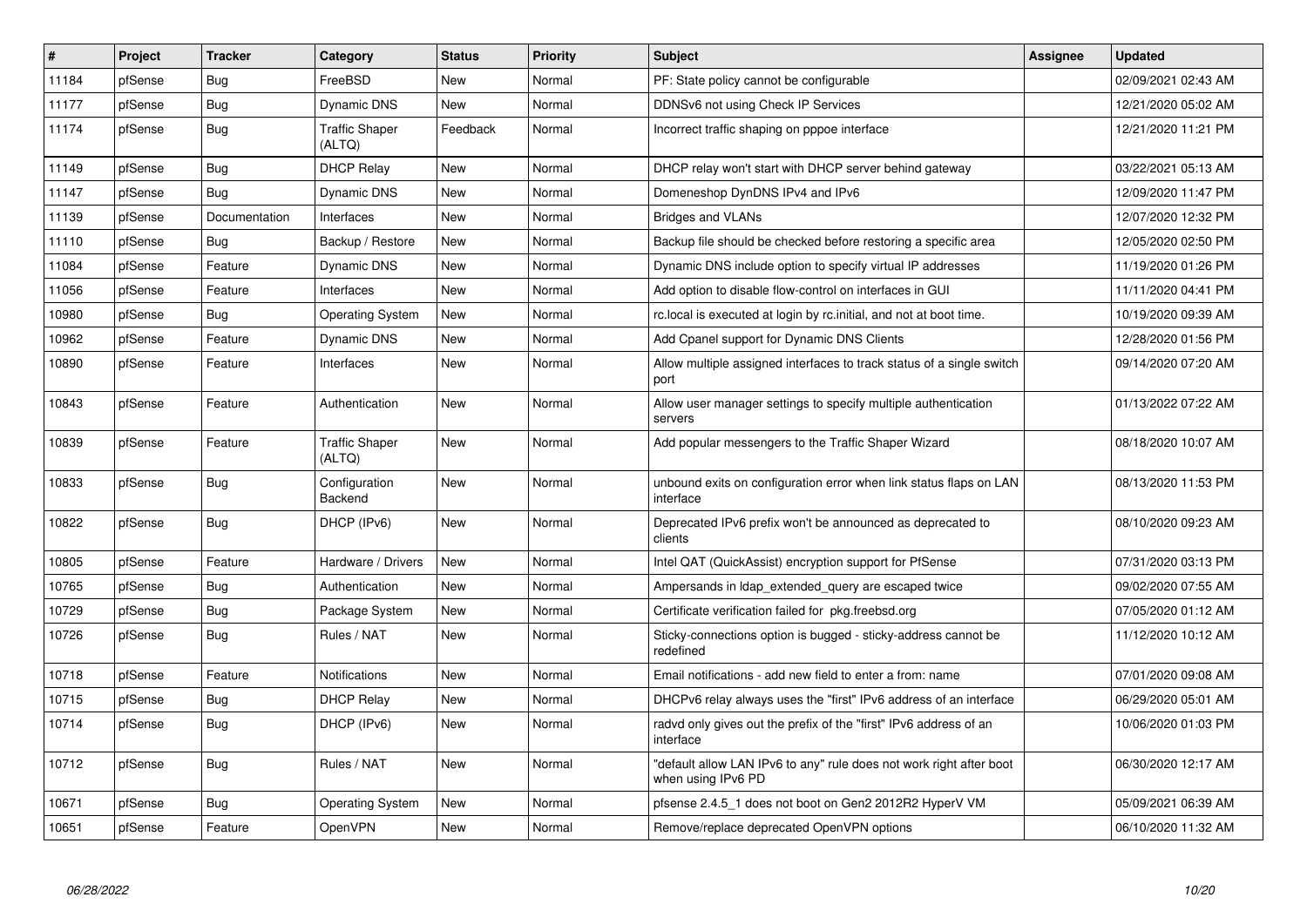| #     | Project | <b>Tracker</b> | Category                     | <b>Status</b> | <b>Priority</b> | <b>Subject</b>                                                                                                    | <b>Assignee</b> | <b>Updated</b>      |
|-------|---------|----------------|------------------------------|---------------|-----------------|-------------------------------------------------------------------------------------------------------------------|-----------------|---------------------|
| 10624 | pfSense | Bug            | <b>DNS Resolver</b>          | New           | Normal          | Unbound configuration memory leak with python module $+$ register<br>DHCP leases active                           |                 | 02/26/2021 10:27 AM |
| 10621 | pfSense | Feature        | Hardware / Drivers           | Feedback      | Normal          | Update system.inc/system_identify_specific_platform() update to<br>accommodate AWS, Azure and GCP                 |                 | 06/02/2020 03:16 PM |
| 10584 | pfSense | Bug            | Hardware / Drivers           | <b>New</b>    | Normal          | SG-3100 with M.2: shutdown instead of reboot                                                                      |                 | 07/21/2020 03:08 AM |
| 10581 | pfSense | Feature        | Logging                      | <b>New</b>    | Normal          | Provide ability to disable nginx access logging to remote syslog<br>server                                        |                 | 05/21/2020 08:36 PM |
| 10577 | pfSense | <b>Bug</b>     | Hardware / Drivers           | Feedback      | Normal          | intel x553 (c3000 chipset) loading x520 driver                                                                    |                 | 05/28/2020 03:59 AM |
| 10544 | pfSense | <b>Bug</b>     | User Manager /<br>Privileges | New           | Normal          | It's not possible to add a user to group operator using the gui                                                   |                 | 04/21/2022 12:39 PM |
| 10530 | pfSense | <b>Bug</b>     | Upgrade                      | <b>New</b>    | Normal          | Convert config version to be based on product version                                                             |                 | 04/21/2022 12:39 PM |
| 10514 | pfSense | Feature        | Web Interface                | <b>New</b>    | Normal          | Add to every page an unparsed Notes field for administrative<br>reference                                         |                 | 04/30/2020 06:32 PM |
| 10513 | pfSense | Bug            | Rules / NAT                  | New           | Normal          | State issues with policy routing and HA failover                                                                  |                 | 04/21/2022 12:39 PM |
| 10493 | pfSense | <b>Bug</b>     | IPsec                        | New           | Normal          | filter_get_vpns_list() issues                                                                                     |                 | 05/06/2020 01:07 AM |
| 10468 | pfSense | Feature        | Web Interface                | <b>New</b>    | Normal          | Allow to download log files from WebGUI                                                                           |                 | 04/17/2020 06:17 AM |
| 10404 | pfSense | Feature        | <b>NTPD</b>                  | New           | Normal          | Consider using chrony for NTP services                                                                            |                 | 11/23/2021 06:59 PM |
| 10401 | pfSense | Feature        | Dashboard                    | <b>New</b>    | Normal          | Request: ability to sort/separate stopped/running Service(s) on<br>Dashboard -> Services Status widget            |                 | 03/31/2020 04:48 PM |
| 10345 | pfSense | Feature        | DHCP (IPv4)                  | <b>New</b>    | Normal          | DHCP lease distinction between online and offline                                                                 |                 | 03/16/2020 07:56 AM |
| 10342 | pfSense | <b>Bug</b>     | <b>DNS Resolver</b>          | New           | Normal          | Unbound domain overrides stop resolving periodically. They only<br>resume after the service has been restarted.   |                 | 03/13/2020 10:35 AM |
| 10325 | pfSense | Bug            | <b>Notifications</b>         | <b>New</b>    | Normal          | System/Advanced/Notifications/E-Mail - SMTP Notification E-Mail<br>auth password Unexpected Bahaviour             |                 | 10/30/2020 08:17 AM |
| 10311 | pfSense | Bug            | OpenVPN                      | <b>New</b>    | Normal          | Too low net.link.ifqmaxlen causes packet drop under load when<br>using OpenVPN inside bridge interface under load |                 | 08/10/2021 03:10 AM |
| 10310 | pfSense | <b>Bug</b>     | Upgrade                      | <b>New</b>    | Normal          | Systems with low RAM and several packages may temporarily fail<br>to load large tables after an upgrade           |                 | 03/03/2020 07:55 AM |
| 10277 | pfSense | <b>Bug</b>     | Web Interface                | <b>New</b>    | Normal          | Sorting the log entries does not use year value                                                                   |                 | 02/24/2020 07:46 AM |
| 10271 | pfSense | Bug            | Web Interface                | New           | Normal          | Large number of VLAN/LANs make "Interfaces" menu hard to<br>access                                                |                 | 02/20/2020 04:46 AM |
| 10237 | pfSense | Feature        | Upgrade                      | New           | Normal          | Take ZFS snapshot on Upgrade                                                                                      |                 | 04/07/2020 03:58 PM |
| 10223 | pfSense | Feature        | Interfaces                   | New           | Normal          | Add the ability to create additional loopback interfaces                                                          |                 | 12/15/2020 04:35 PM |
| 10150 | pfSense | <b>Bug</b>     | <b>IGMP Proxy</b>            | New           | Normal          | IGMP Proxy does not scale to hundreds of streams                                                                  |                 | 01/03/2020 02:56 AM |
| 10143 | pfSense | Bug            | <b>DNS Resolver</b>          | New           | Normal          | System hostname DNS entry is assigned to the wrong IP on<br>multi-wan setups                                      |                 | 12/31/2019 02:33 PM |
| 10137 | pfSense | Feature        | Package System               | New           | Normal          | net-mgmt/arpwatch: Update to 3.0                                                                                  |                 | 12/30/2019 05:16 PM |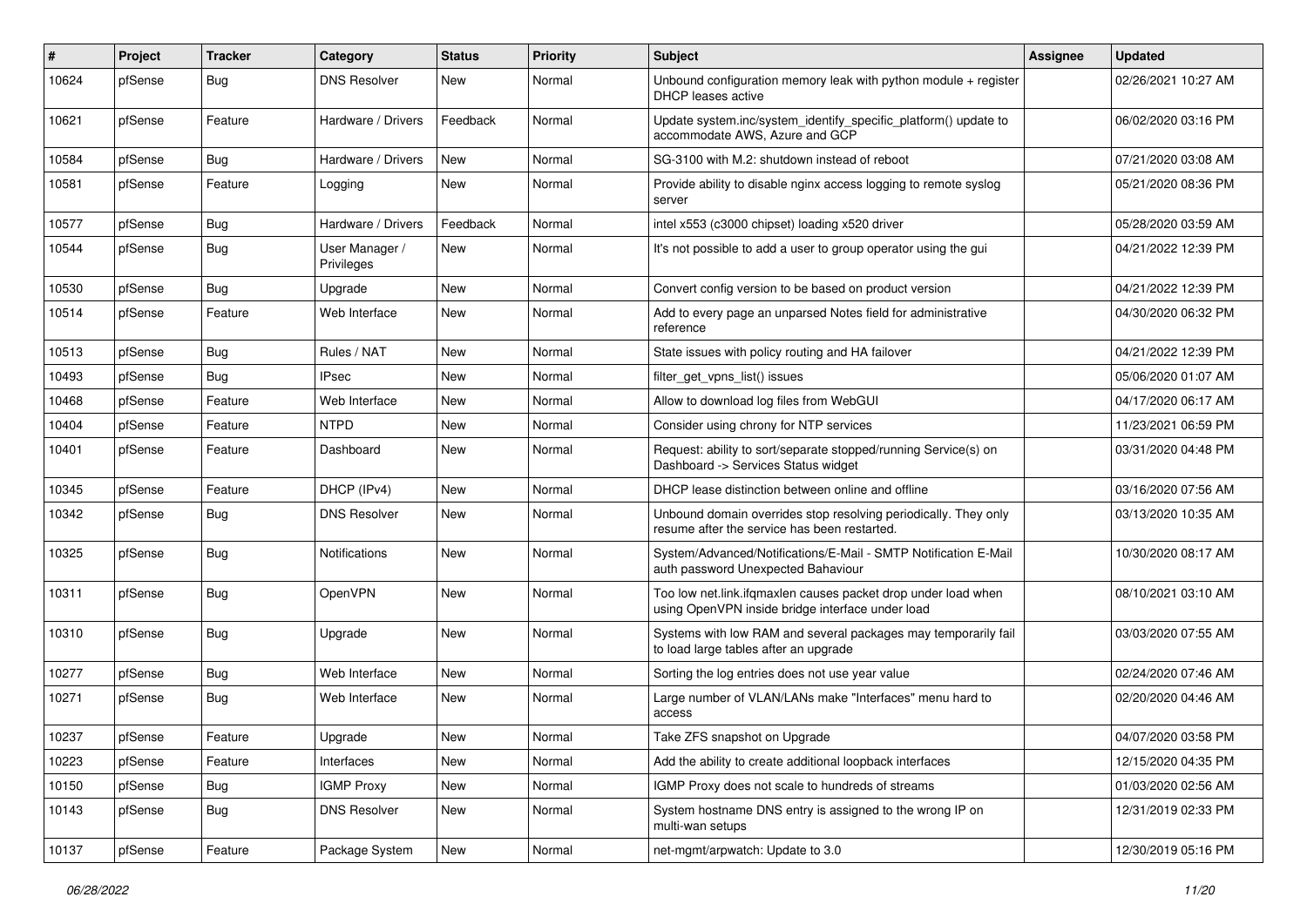| #     | Project | <b>Tracker</b> | Category                     | <b>Status</b> | <b>Priority</b> | Subject                                                                                                              | Assignee | <b>Updated</b>      |
|-------|---------|----------------|------------------------------|---------------|-----------------|----------------------------------------------------------------------------------------------------------------------|----------|---------------------|
| 10000 | pfSense | <b>Bug</b>     | Dynamic DNS                  | New           | Normal          | Azure Dynamic DNS A and AAAA Records for Apex Zone                                                                   |          | 03/31/2020 09:03 AM |
| 9942  | pfSense | Feature        | <b>Operating System</b>      | <b>New</b>    | Normal          | Give pfSense the possibility to change the keyboard Layout for<br>console users                                      |          | 01/22/2021 02:33 AM |
| 9937  | pfSense | Feature        | Authentication               | <b>New</b>    | Normal          | OpenVPN Login User Privilege                                                                                         |          | 11/29/2019 08:46 AM |
| 9876  | pfSense | Feature        | <b>Operating System</b>      | New           | Normal          | PFsense on KVM: Web interface hint to disable "Hardware"<br>Checksum Offloading"                                     |          | 07/03/2020 07:11 AM |
| 9857  | pfSense | Feature        | <b>IPsec</b>                 | <b>New</b>    | Normal          | IPsec Down/Up SMTP Notifications                                                                                     |          | 08/31/2021 08:07 AM |
| 9838  | pfSense | Feature        | OpenVPN                      | <b>New</b>    | Normal          | PKCS11 support                                                                                                       |          | 10/20/2019 02:12 PM |
| 9805  | pfSense | <b>Bug</b>     | Dynamic DNS                  | New           | Normal          | dynDNS cloudflare multiple entries                                                                                   |          | 10/02/2019 04:51 PM |
| 9800  | pfSense | Feature        | Hardware / Drivers           | <b>New</b>    | Normal          | Add toggle for net.isr.dispatch=deferred in GUI                                                                      |          | 09/29/2019 06:18 AM |
| 9775  | pfSense | Feature        | Backup / Restore             | New           | Normal          | AutoConfigBackup - Rolling per day/hour cap on changes,<br>retention policy                                          |          | 09/20/2019 09:19 AM |
| 9737  | pfSense | <b>Bug</b>     | <b>Traffic Graphs</b>        | New           | Normal          | traffic-graphs is shows incorrect units inside the chart                                                             |          | 09/09/2019 06:35 AM |
| 9732  | pfSense | Feature        | DHCP (IPv4)                  | <b>New</b>    | Normal          | System UTC time offset in DHCP Option 2                                                                              |          | 09/06/2019 08:39 PM |
| 9698  | pfSense | <b>Bug</b>     | <b>RRD Graphs</b>            | New           | Normal          | Monitoring graphs do not retain state after auto-refresh                                                             |          | 08/26/2019 02:09 AM |
| 9690  | pfSense | <b>Bug</b>     | Interfaces                   | <b>New</b>    | Normal          | Ethernet flow control should be disabled by default                                                                  |          | 08/19/2019 06:45 PM |
| 9680  | pfSense | Feature        | <b>DHCP Relay</b>            | New           | Normal          | Seperate DHCP Server and relay per interface                                                                         |          | 02/27/2020 10:47 AM |
| 9677  | pfSense | <b>Bug</b>     | Dashboard                    | <b>New</b>    | Normal          | Dashboard hangs when widget needs data from a remote host<br>which is down                                           |          | 08/13/2019 09:15 AM |
| 9664  | pfSense | <b>Bug</b>     | Dynamic DNS                  | <b>New</b>    | Normal          | DynDNS and Dual-wan problem with CloudFlare (works with<br>$No-Ip)$                                                  |          | 08/03/2019 10:00 AM |
| 9654  | pfSense | Bug            | <b>DNS Resolver</b>          | <b>New</b>    | Normal          | After reboot, the DNS resolver must be restarted before it will<br>advertise the ipv6 DNS address of the router.     |          | 11/20/2020 03:12 AM |
| 9650  | pfSense | <b>Bug</b>     | Gateways                     | <b>New</b>    | Normal          | IPv6 connection drops (ir-)regular on Kabelvodafone (German<br>cable ISP)                                            |          | 07/27/2019 07:14 AM |
| 9633  | pfSense | Feature        | PPPoE Server                 | New           | Normal          | PPPoE/L2TP Server Status Page                                                                                        |          | 10/09/2021 12:05 PM |
| 9627  | pfSense | Feature        | <b>Captive Portal</b>        | <b>New</b>    | Normal          | Captive Portal only shows authenticated users                                                                        |          | 08/14/2019 02:48 PM |
| 9626  | pfSense | <b>Bug</b>     | Web Interface                | New           | Normal          | When deny write permission is assigned to a user, there is no<br>error feedback if the user tries to write something |          | 06/25/2022 05:41 PM |
| 9621  | pfSense | Feature        | User Manager /<br>Privileges | New           | Normal          | More convenient deletion of single user privileges                                                                   |          | 07/09/2019 03:09 AM |
| 9617  | pfSense | Feature        | PPP Interfaces               | New           | Normal          | PPPoE Static IP Configuration in GUI                                                                                 |          | 10/15/2021 08:52 PM |
| 9591  | pfSense | Feature        | Rules / NAT                  | New           | Normal          | Add under firewall rules a search box                                                                                |          | 08/14/2019 02:39 PM |
| 9585  | pfSense | <b>Bug</b>     | Interfaces                   | New           | Normal          | 6RD: Unable to reach hosts on within same 6rd-domain                                                                 |          | 08/14/2019 02:39 PM |
| 9574  | pfSense | Feature        | Package System               | New           | Normal          | Show changelog at package upgrade                                                                                    |          | 06/02/2019 04:35 AM |
| 9566  | pfSense | Bug            | <b>Traffic Graphs</b>        | New           | Normal          | Traffic graph displays traffic incorrectly                                                                           |          | 11/18/2019 07:54 AM |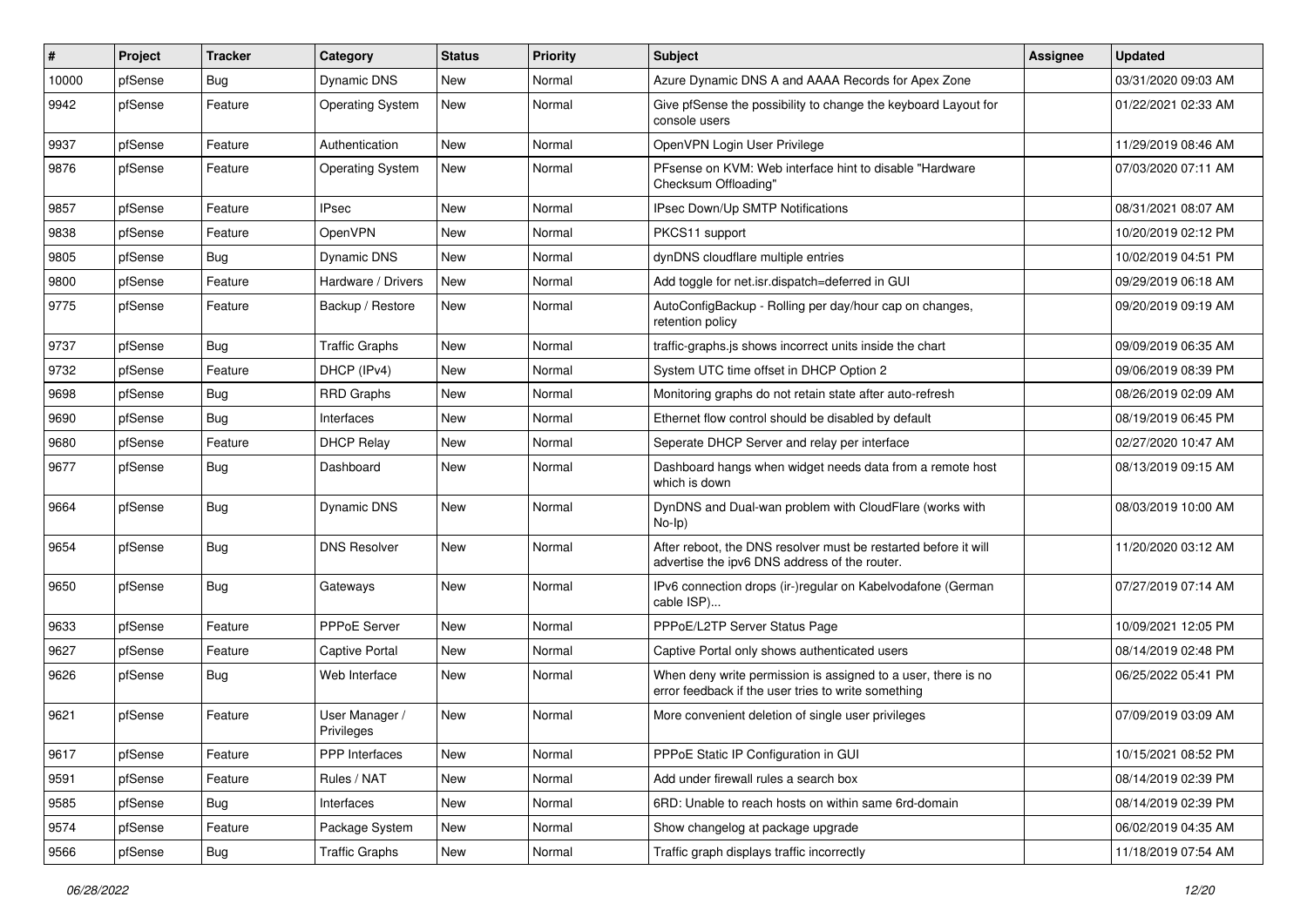| #    | Project | <b>Tracker</b> | Category                     | <b>Status</b> | <b>Priority</b> | Subject                                                                                                 | <b>Assignee</b> | <b>Updated</b>      |
|------|---------|----------------|------------------------------|---------------|-----------------|---------------------------------------------------------------------------------------------------------|-----------------|---------------------|
| 9544 | pfSense | Feature        | Routing                      | New           | Normal          | Enable RADIX_MPATH                                                                                      |                 | 04/21/2022 12:39 PM |
| 9536 | pfSense | Feature        | DHCP (IPv6)                  | <b>New</b>    | Normal          | Support dynamic prefix in DHCPv6 Server                                                                 |                 | 05/25/2022 04:27 AM |
| 9504 | pfSense | Bug            | Dynamic DNS                  | New           | Normal          | Multiple Dynamic DNS update notifications for the same interface,<br>not differentiated by the hostname |                 | 05/07/2019 07:46 AM |
| 9485 | pfSense | <b>Bug</b>     | User Manager /<br>Privileges | New           | Normal          | password match error on system_usermanager causes Group<br>membership to be reset.                      |                 | 04/26/2019 08:52 AM |
| 9464 | pfSense | Feature        | Interfaces                   | <b>New</b>    | Normal          | Marvell 6000 -- netgate hardware (e.g.: XG-7100, XG-3100)<br>internal switch LACP support               |                 | 04/08/2019 07:58 AM |
| 9453 | pfSense | <b>Bug</b>     | <b>LAGG Interfaces</b>       | <b>New</b>    | Normal          | VLAN Interfaces on LAGG get orphaned at boot                                                            |                 | 08/21/2019 11:16 AM |
| 9436 | pfSense | Feature        | <b>DNS Resolver</b>          | <b>New</b>    | Normal          | Unbound: enable dnstap support                                                                          |                 | 03/27/2019 07:54 PM |
| 9384 | pfSense | <b>Bug</b>     | Interfaces                   | Confirmed     | Normal          | devd putting "\$" before variable contents when using single quotes                                     |                 | 04/21/2022 12:39 PM |
| 9344 | pfSense | Bug            | Translations                 | <b>New</b>    | Normal          | OpenVPN click NCP Algorithms will always go to DH Parameters<br>website(in Chinese-Taiwan)              |                 | 10/21/2021 03:48 AM |
| 9343 | pfSense | Bug            | DHCP (IPv4)                  | New           | Normal          | diag arp.php times out with large DHCPD leases table                                                    |                 | 08/14/2019 01:19 PM |
| 9338 | pfSense | <b>Bug</b>     | <b>IGMP Proxy</b>            | <b>New</b>    | Normal          | igmpproxy ignoring downstream vlan interface                                                            |                 | 02/22/2019 03:48 AM |
| 9288 | pfSense | Feature        | Authentication               | <b>New</b>    | Normal          | SSHGuard add pfSense signature in standard                                                              |                 | 08/14/2019 01:19 PM |
| 9253 | pfSense | Feature        | User Manager /<br>Privileges | New           | Normal          | RFE: True View-Only WebCFG options                                                                      |                 | 08/21/2019 09:21 AM |
| 9241 | pfSense | Bug            | Interfaces                   | <b>New</b>    | Normal          | Ethernet link cycles up/down if "auto-negotiate" is explicitly<br>selected in interface configuration   |                 | 12/31/2018 08:36 PM |
| 9226 | pfSense | Feature        | Web Interface                | <b>New</b>    | Normal          | zfs GUI functionality - alerts                                                                          |                 | 12/31/2020 02:50 PM |
| 9222 | pfSense | Feature        | Authentication               | New           | Normal          | Add sshguard log when release an IP                                                                     |                 | 08/14/2019 01:00 PM |
| 9192 | pfSense | <b>Bug</b>     | <b>PPP</b> Interfaces        | <b>New</b>    | Normal          | PPPoE daemon selects wrong interface                                                                    |                 | 08/20/2019 10:05 AM |
| 9179 | pfSense | Bug            | <b>NAT Reflection</b>        | <b>New</b>    | Normal          | NAT reflection fix implemented for #8604 is causing WebUI and<br>XMLRPC to fail on slave                |                 | 03/27/2020 08:01 PM |
| 9167 | pfSense | Bug            | Rules / NAT                  | New           | Normal          | Some Important ICMPv6 Traffic Not Allowed by Default Rules                                              |                 | 08/14/2019 01:00 PM |
| 9165 | pfSense | Feature        | Authentication               | <b>New</b>    | Normal          | only IPs can be added to sshguard whitelist                                                             |                 | 04/21/2022 12:39 PM |
| 9156 | pfSense | Feature        | OpenVPN                      | New           | Normal          | OpenVPN: Add tickbox for 'nopool' directive                                                             |                 | 04/14/2020 01:45 PM |
| 9130 | pfSense | Feature        | DHCP (IPv4)                  | New           | Normal          | Request ID [#INC-16195]: DHCP - PXE Boot                                                                |                 | 09/10/2020 01:39 PM |
| 9101 | pfSense | <b>Bug</b>     | <b>Traffic Graphs</b>        | New           | Normal          | Traffic Graphs/Dashboard Slows Downloads Being Performed by<br>the Same Firefox Browser                 |                 | 08/21/2019 09:18 AM |
| 9094 | pfSense | <b>Bug</b>     | Hardware / Drivers           | Assigned      | Normal          | MBT console settings are not forced to video console                                                    |                 | 11/07/2018 10:23 AM |
| 9087 | pfSense | <b>Bug</b>     | <b>Traffic Graphs</b>        | New           | Normal          | Traffic Graph Widget Legend Not Updating                                                                |                 | 08/14/2019 12:38 PM |
| 9063 | pfSense | Feature        | Dynamic DNS                  | New           | Normal          | Allow dynamic DNS client entry to specify which Check IP service<br>to use                              |                 | 10/24/2018 11:53 AM |
| 9060 | pfSense | Feature        | Logging                      | New           | Normal          | add rule name filtering field for firewall log viewer                                                   |                 | 08/14/2019 12:38 PM |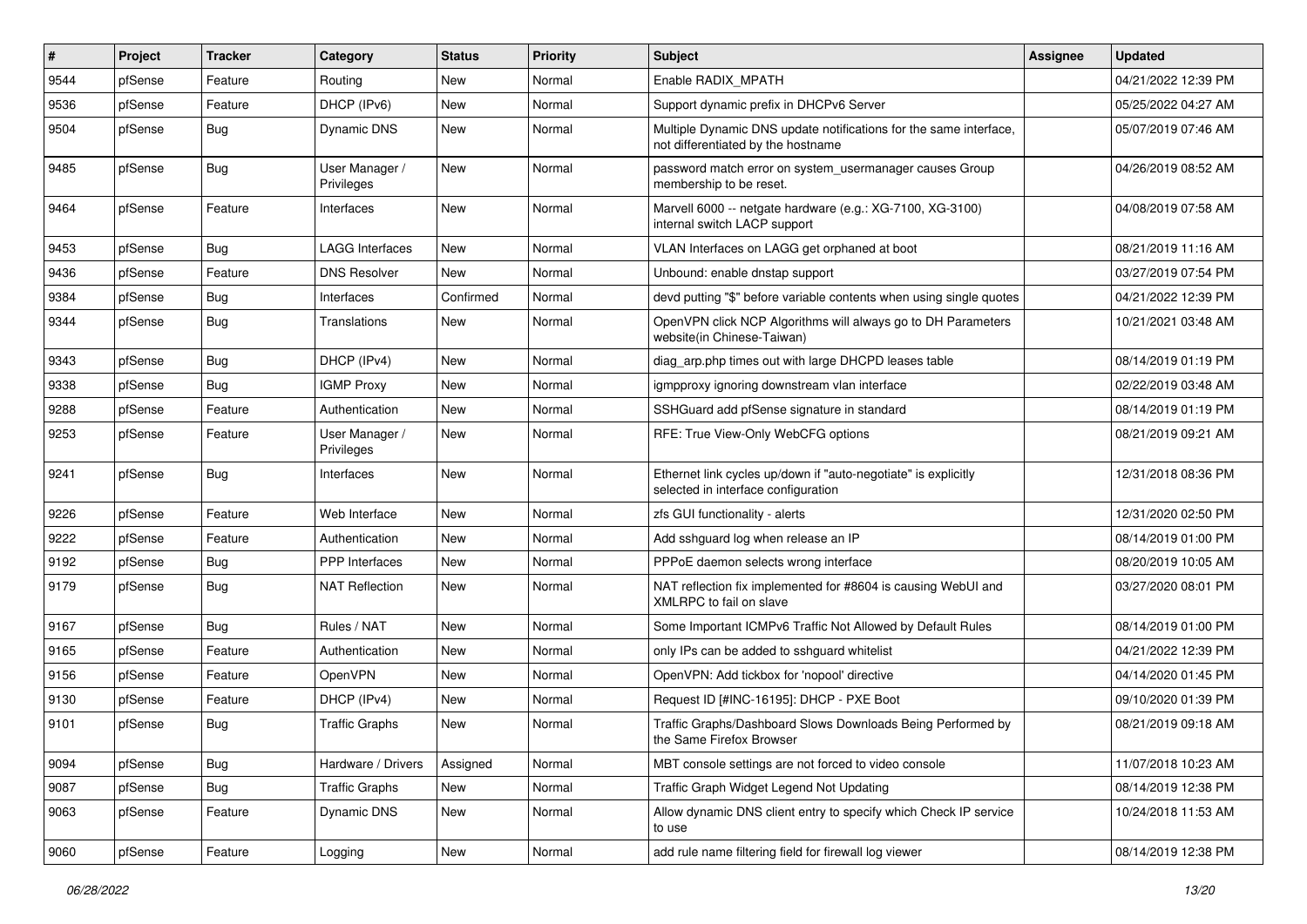| #    | Project | <b>Tracker</b> | Category                            | <b>Status</b> | <b>Priority</b> | Subject                                                                                                                 | <b>Assignee</b> | <b>Updated</b>      |
|------|---------|----------------|-------------------------------------|---------------|-----------------|-------------------------------------------------------------------------------------------------------------------------|-----------------|---------------------|
| 9038 | pfSense | Feature        | Logging                             | <b>New</b>    | Normal          | Live view of any log file                                                                                               |                 | 08/19/2019 02:55 PM |
| 9037 | pfSense | Bug            | <b>DNS Resolver</b>                 | <b>New</b>    | Normal          | Unbound not logging to syslog after reboot                                                                              |                 | 10/12/2018 05:09 AM |
| 9035 | pfSense | <b>Bug</b>     | Rules / NAT                         | <b>New</b>    | Normal          | Inactive Interfaces are Hidden in Firewall Rules                                                                        |                 | 08/14/2019 12:39 PM |
| 9024 | pfSense | <b>Bug</b>     | <b>Traffic Shaper</b><br>(Limiters) | Feedback      | Normal          | Ping packet loss under load when using limiters                                                                         |                 | 05/12/2022 11:55 AM |
| 8963 | pfSense | Bug            | <b>Traffic Shaper</b><br>(Limiters) | New           | Normal          | 2.4.4 Limiters don't work after CARP fail-over                                                                          |                 | 12/10/2018 06:40 AM |
| 8929 | pfSense | Feature        | Web Interface                       | <b>New</b>    | Normal          | Scroll bar css dark theme                                                                                               |                 | 08/14/2019 12:16 PM |
| 8882 | pfSense | <b>Bug</b>     | Interfaces                          | Incomplete    | Normal          | Interface assignments lost on reboot                                                                                    |                 | 02/17/2022 02:24 PM |
| 8804 | pfSense | <b>Bug</b>     | <b>PPP</b> Interfaces               | <b>New</b>    | Normal          | Netgate SG-1000 PPPoE Keepalives not prioritized, internet drops                                                        |                 | 08/20/2019 10:06 AM |
| 8770 | pfSense | <b>Bug</b>     | Interfaces                          | <b>New</b>    | Normal          | QinQ interfaces always show as active                                                                                   |                 | 02/01/2020 09:47 AM |
| 8712 | pfSense | Feature        | <b>Traffic Shaper</b><br>(ALTQ)     | <b>New</b>    | Normal          | QOS on ipsec links                                                                                                      |                 | 06/22/2020 06:27 AM |
| 8711 | pfSense | Bug            | <b>IGMP Proxy</b>                   | <b>New</b>    | Normal          | igmpproxy with PPPoE Interfaces                                                                                         |                 | 07/28/2018 09:21 AM |
| 8686 | pfSense | <b>Bug</b>     | <b>IPsec</b>                        | <b>New</b>    | Normal          | IPsec VTI: Assigned interface firewall rules are never parsed                                                           |                 | 02/10/2021 12:15 PM |
| 8641 | pfSense | Feature        | Web Interface                       | <b>New</b>    | Normal          | Need way to disable HSTS and/or replace webConfigurator<br>certificate from CLI                                         |                 | 07/16/2018 10:21 AM |
| 8614 | pfSense | <b>Bug</b>     | DHCP (IPv4)                         | <b>New</b>    | Normal          | Cannot remove Additional BOOTP/DHCP Options                                                                             |                 | 08/21/2019 09:15 AM |
| 8570 | pfSense | Bug            | <b>XML Parser</b>                   | <b>New</b>    | Normal          | Empty (dn)shaper config gets populated with newline                                                                     |                 | 08/20/2019 02:45 PM |
| 8567 | pfSense | <b>Bug</b>     | CARP                                | <b>New</b>    | Normal          | Using IPv6 VIP alias for services may affect CARP IPv6 VIP work                                                         |                 | 06/12/2018 01:26 PM |
| 8566 | pfSense | Bug            | CARP                                | <b>New</b>    | Normal          | Wrong IPv6 source in NS request in case using of IPv6 alias                                                             |                 | 06/12/2018 01:26 PM |
| 8558 | pfSense | Feature        | Web Interface                       | <b>New</b>    | Normal          | Add more table sorting in various UI pages                                                                              |                 | 08/21/2019 09:14 AM |
| 8526 | pfSense | <b>Bug</b>     | Interfaces                          | <b>New</b>    | Normal          | DHCP client ignores server replies when 802.1q tagging is used                                                          |                 | 08/14/2019 10:52 AM |
| 8520 | pfSense | Feature        | Interfaces                          | <b>New</b>    | Normal          | Option to auto-renew DHCP on interface with an offline gateway<br>or marked as down                                     |                 | 07/20/2021 11:00 AM |
| 8512 | pfSense | <b>Bug</b>     | PPP Interfaces                      | <b>New</b>    | Normal          | PPPoE reconnect fails after interface flap                                                                              |                 | 08/20/2019 10:06 AM |
| 8483 | pfSense | Feature        | <b>Traffic Shaper</b><br>(ALTQ)     | New           | Normal          | Allow user to choose order of Queues status                                                                             |                 | 08/21/2019 09:12 AM |
| 8435 | pfSense | <b>Bug</b>     | Interfaces                          | <b>New</b>    | Normal          | DHCPv6 unusable in certain circumstances (US AT&T Fiber, etc.)                                                          |                 | 08/14/2019 10:52 AM |
| 8432 | pfSense | I Bug          | <b>Dynamic DNS</b>                  | New           | Normal          | Dynamic DNS Client gives an error that it can't find IPv6 address<br>when WAN interface is a LAGG                       |                 | 09/17/2020 05:23 AM |
| 8419 | pfSense | Bug            | Web Interface                       | New           | Normal          | webgui, when menubar is fixed to the top of the screen, the last<br>items of long menus cannot be seen/used.            |                 | 07/19/2018 03:10 PM |
| 8406 | pfSense | <b>Bug</b>     | Dynamic DNS                         | New           | Normal          | DDNS IPV6 Cloudflare Client does not detect PPOE address                                                                |                 | 03/31/2018 11:56 AM |
| 8401 | pfSense | Bug            | Installer                           | New           | Normal          | Issues related to keys representing alphabetic characters specific<br>to Scandinavian languages and to some other keys. |                 | 03/30/2018 11:06 AM |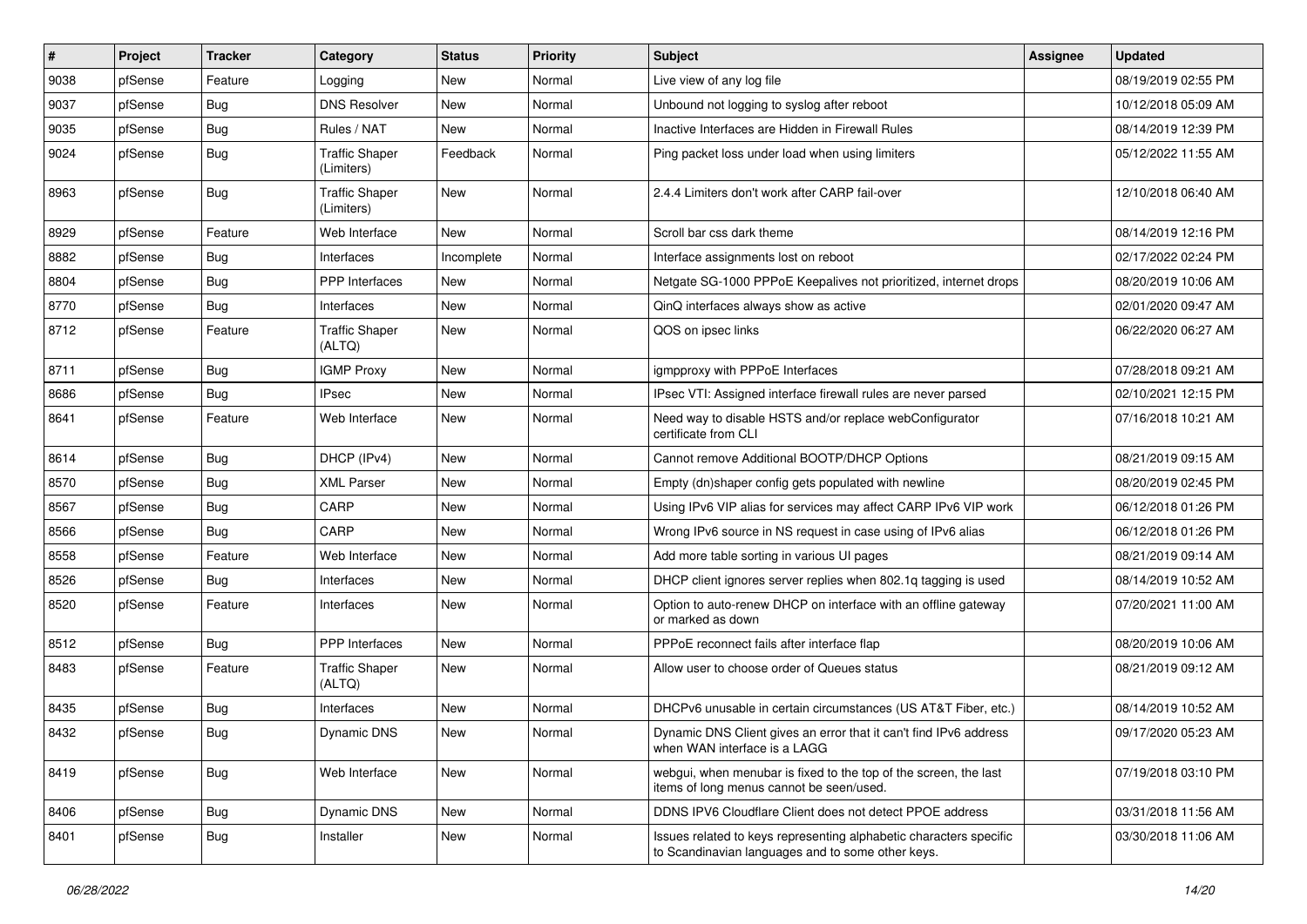| ∦    | Project | <b>Tracker</b> | Category                                 | <b>Status</b> | <b>Priority</b> | <b>Subject</b>                                                                                                          | <b>Assignee</b> | <b>Updated</b>      |
|------|---------|----------------|------------------------------------------|---------------|-----------------|-------------------------------------------------------------------------------------------------------------------------|-----------------|---------------------|
| 8385 | pfSense | Feature        | Rules / NAT                              | <b>New</b>    | Normal          | Utilize IP addresses from successfully authenticated OpenVPN<br>endpoints to Update Firewall Rules                      |                 | 07/19/2018 03:07 PM |
| 8372 | pfSense | Feature        | Logging                                  | <b>New</b>    | Normal          | add gui setting to adjust refresh rate for dynamic firewall logs                                                        |                 | 08/14/2019 10:31 AM |
| 8346 | pfSense | Feature        | IPsec                                    | <b>New</b>    | Normal          | Let pFSense act as an IPSec XAuth VPN Client                                                                            |                 | 02/23/2018 07:39 AM |
| 8343 | pfSense | Bug            | Gateways                                 | <b>New</b>    | Normal          | Gateway Routes (Default Routes) not removed in Kernel when<br>removed from GUI                                          |                 | 05/14/2020 01:22 AM |
| 8335 | pfSense | <b>Bug</b>     | LAGG Interfaces                          | <b>New</b>    | Normal          | System hang with LACP downlink to UniFi switch                                                                          |                 | 08/21/2019 11:18 AM |
| 8330 | pfSense | Feature        | DHCP (IPv4)                              | <b>New</b>    | Normal          | add options for ddns-local-address statements                                                                           |                 | 04/27/2021 12:31 PM |
| 8325 | pfSense | Bug            | UPnP/NAT-PMP                             | <b>New</b>    | Normal          | UPnP not available for pppoe-Clients                                                                                    |                 | 11/15/2020 10:33 AM |
| 8313 | pfSense | <b>Bug</b>     | Notifications                            | <b>New</b>    | Normal          | STARTTLS auto detection not working                                                                                     |                 | 04/21/2022 12:39 PM |
| 8285 | pfSense | <b>Bug</b>     | Web Interface                            | <b>New</b>    | Normal          | Actions on stale data may result in catastrophic results                                                                |                 | 01/16/2018 08:08 PM |
| 8263 | pfSense | <b>Bug</b>     | <b>Traffic Shaper</b><br>(ALTQ)          | <b>New</b>    | Normal          | Cannot create a nonlinear `Link Share` service curve because of:<br>"the sum of the child bandwidth higher than parent" |                 | 11/05/2020 07:31 AM |
| 8262 | pfSense | Feature        | IPv6 Router<br>Advertisements<br>(RADVD) | <b>New</b>    | Normal          | Make each prefix flags configurable separately.                                                                         |                 | 01/16/2018 12:35 PM |
| 8243 | pfSense | Feature        | <b>XMLRPC</b>                            | <b>New</b>    | Normal          | Sync dashboard settings over xmlrpc                                                                                     |                 | 08/21/2019 10:42 AM |
| 8236 | pfSense | Feature        | <b>DNS Resolver</b>                      | <b>New</b>    | Normal          | Ability to configure "forward-first" and "forward-host" options for<br>more robust domain overrides in DNS Resolver     |                 | 12/26/2017 01:26 AM |
| 8207 | pfSense | <b>Bug</b>     | <b>Operating System</b>                  | New           | Normal          | 2.4 cannot boot as a Xen VM with more than 7 NICs                                                                       |                 | 06/25/2022 05:42 PM |
| 8178 | pfSense | Feature        | Package System                           | <b>New</b>    | Normal          | Allow setting attributes for form elements in package XML                                                               |                 | 12/09/2017 07:48 PM |
| 8177 | pfSense | <b>Bug</b>     | Package System                           | New           | Normal          | "/xsl/package.xsl" is referenced in package XML files but not on<br>the firewall                                        |                 | 08/14/2019 09:56 AM |
| 8176 | pfSense | <b>Bug</b>     | Package System                           | <b>New</b>    | Normal          | ./schema/packages.dtd -- referenced in *xml, but missing?                                                               |                 | 12/09/2017 06:52 PM |
| 8173 | pfSense | Feature        | Interfaces                               | <b>New</b>    | Normal          | dhcp6c - RAW Options                                                                                                    |                 | 05/29/2022 05:34 PM |
| 8170 | pfSense | Feature        | <b>XMLRPC</b>                            | <b>New</b>    | Normal          | XMLRPC Sync deletes entires on remote System                                                                            |                 | 08/21/2019 10:42 AM |
| 8168 | pfSense | Feature        | <b>IPsec</b>                             | New           | Normal          | strongswan dhcp option                                                                                                  |                 | 12/19/2017 04:14 AM |
| 8149 | pfSense | Feature        | <b>NTPD</b>                              | <b>New</b>    | Normal          | <b>NTPsec</b>                                                                                                           |                 | 10/11/2020 10:59 AM |
| 8130 | pfSense | Bug            | <b>Traffic Graphs</b>                    | <b>New</b>    | Normal          | Status - Monitoring - Area chart displays traffic data differently<br>than Line or Bar charts                           |                 | 11/26/2017 01:40 PM |
| 8122 | pfSense | <b>Bug</b>     | OpenVPN                                  | New           | Normal          | openvpn client is unable to use OTP (temporary) passwords                                                               |                 | 04/16/2018 09:28 AM |
| 8113 | pfSense | <b>Bug</b>     | Interfaces                               | New           | Normal          | MTU setting on bridge, openvpn clients ignored                                                                          |                 | 12/31/2021 05:55 PM |
| 8095 | pfSense | <b>Bug</b>     | Translations                             | New           | Normal          | Unescaped simple quotes break JavaScript features when the<br>French translation is enabled                             |                 | 08/21/2019 09:06 AM |
| 8087 | pfSense | <b>Bug</b>     | Authentication                           | New           | Normal          | Provide Calling-Station-ID to RADIUS backed VPN connections                                                             |                 | 06/06/2020 05:36 AM |
| 8078 | pfSense | Feature        | PPP Interfaces                           | New           | Normal          | PPPoE Reconnect Wait Time                                                                                               |                 | 11/09/2017 05:13 PM |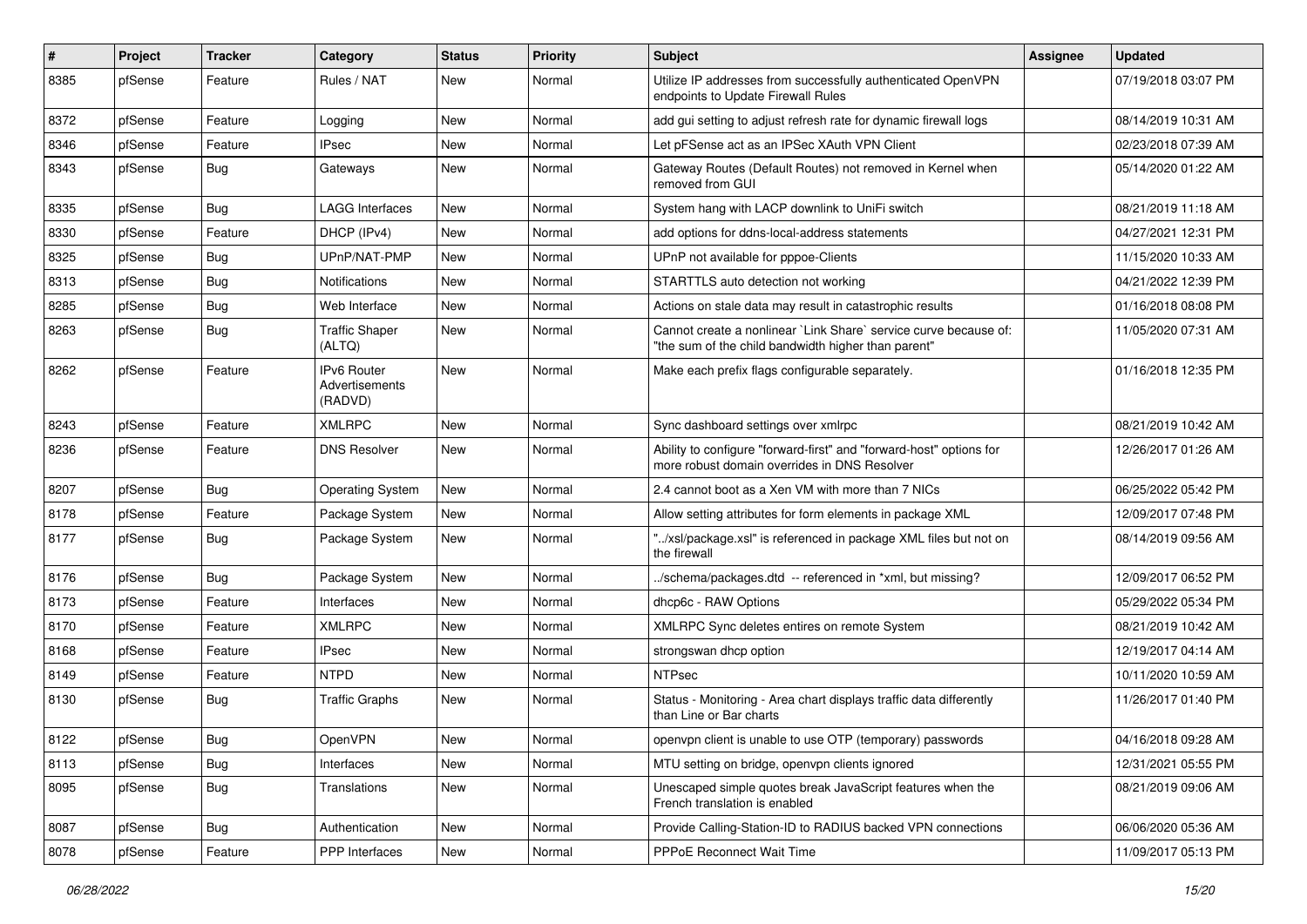| $\#$ | Project | <b>Tracker</b> | Category                        | <b>Status</b> | <b>Priority</b> | <b>Subject</b>                                                                                                                    | <b>Assignee</b> | <b>Updated</b>      |
|------|---------|----------------|---------------------------------|---------------|-----------------|-----------------------------------------------------------------------------------------------------------------------------------|-----------------|---------------------|
| 8076 | pfSense | Bug            | Backup / Restore                | New           | Normal          | User can easily apply an unusable interface configuration after<br>restore                                                        |                 | 08/14/2019 10:52 AM |
| 8073 | pfSense | Bug            | <b>IPsec</b>                    | <b>New</b>    | Normal          | Traffic inexplicably not going through IPSEC despite (in theory)<br>matching SPs                                                  |                 | 11/09/2017 02:51 AM |
| 8066 | pfSense | Bug            | Routing                         | <b>New</b>    | Normal          | Static routes not applied when they go out a interface using carp                                                                 |                 | 11/08/2017 02:04 AM |
| 8036 | pfSense | Feature        | <b>IPsec</b>                    | <b>New</b>    | Normal          | Want to run multiple Mobile Client IKEv2 server instances                                                                         |                 | 08/14/2019 09:31 AM |
| 8004 | pfSense | <b>Bug</b>     | <b>NAT Reflection</b>           | <b>New</b>    | Normal          | Error notice for a deleted NAT that had a RULE or an existing NAT<br>which is claimed to have no NAT port                         |                 | 10/24/2017 06:39 PM |
| 7988 | pfSense | Feature        | Web Interface                   | <b>New</b>    | Normal          | Compact Theme based on Compact-RED with the default theme<br>colors.                                                              |                 | 10/23/2017 05:34 AM |
| 7986 | pfSense | Bug            | <b>Wireless</b>                 | <b>New</b>    | Normal          | WLAN card no longer properly initialized under 2.4.0                                                                              |                 | 06/19/2020 08:08 AM |
| 7977 | pfSense | <b>Bug</b>     | Translations                    | <b>New</b>    | Normal          | English text shown in stead of translated text (Routing - Gateway<br>groups - edit)                                               |                 | 08/21/2019 11:28 AM |
| 7974 | pfSense | Feature        | Dashboard                       | <b>New</b>    | Normal          | <b>ZFS RAID Monitor Not available</b>                                                                                             |                 | 08/20/2019 01:34 PM |
| 7971 | pfSense | Feature        | <b>Captive Portal</b>           | <b>New</b>    | Normal          | Allow import, export and synchronization of MACs under Captive<br>Portal service                                                  |                 | 10/19/2017 04:56 AM |
| 7964 | pfSense | Bug            | Multi-WAN                       | <b>New</b>    | Normal          | Restart openypn on gateway switching                                                                                              |                 | 08/19/2019 12:35 PM |
| 7957 | pfSense | Feature        | Web Interface                   | <b>New</b>    | Normal          | GUI theme - separate "colour" from "compact/normal" in theme<br>dropdown                                                          |                 | 10/17/2017 06:58 AM |
| 7956 | pfSense | Feature        | Web Interface                   | <b>New</b>    | Normal          | Favicon able to match GUI colour setting?                                                                                         |                 | 10/17/2017 06:36 AM |
| 7943 | pfSense | <b>Bug</b>     | Web Interface                   | <b>New</b>    | Normal          | CSS Overflow Fix for Drop Down Menus in webConfigurator                                                                           |                 | 11/21/2020 02:54 PM |
| 7922 | pfSense | Feature        | Rules / NAT                     | <b>New</b>    | Normal          | Add the option to select the ISP IPv6 Delegated Prefix as a<br>destination in firewall rules                                      |                 | 10/10/2017 06:36 PM |
| 7899 | pfSense | Bug            | <b>Traffic Shaper</b><br>(ALTQ) | <b>New</b>    | Normal          | a floating 'match' rule on LAN does not put traffic from a broswer<br>on a clientpc into a shaper queue                           |                 | 09/28/2017 09:16 AM |
| 7888 | pfSense | Feature        | Package System                  | <b>New</b>    | Normal          | Add a button in package manager GUI to upgrade all packages                                                                       |                 | 09/28/2017 05:50 AM |
| 7881 | pfSense | Feature        | OpenVPN                         | <b>New</b>    | Normal          | OpenVPN client - add support for multiple server entries                                                                          |                 | 08/14/2019 09:32 AM |
| 7863 | pfSense | <b>Bug</b>     | User Manager /<br>Privileges    | <b>New</b>    | Normal          | The "WebCfg - All pages" permission inclueds the "User - System:<br>Shell account access" even though that is not a WebCofg page. |                 | 09/16/2017 05:13 AM |
| 7852 | pfSense | Feature        | <b>DNS Resolver</b>             | <b>New</b>    | Normal          | Add views support to Unbound GUI                                                                                                  |                 | 09/11/2017 12:26 PM |
| 7821 | pfSense | <b>Bug</b>     | DHCP (IPv6)                     | <b>New</b>    | Normal          | GIF does not support broadcast                                                                                                    |                 | 08/29/2017 10:50 AM |
| 7812 | pfSense | Feature        | Web Interface                   | New           | Normal          | ZFS handling of autopreplace                                                                                                      |                 | 08/13/2019 03:53 PM |
| 7800 | pfSense | Feature        | Logging                         | New           | Normal          | Add option for state logging                                                                                                      |                 | 08/13/2019 03:51 PM |
| 7799 | pfSense | Feature        | Rules / NAT                     | New           | Normal          | Make an ajax call to toggle logging by clicking on the logging icon<br>next to a rule                                             |                 | 08/13/2019 09:40 AM |
| 7783 | pfSense | Feature        | <b>Operating System</b>         | New           | Normal          | Support for hosting VMs on pfSense using bhyve                                                                                    |                 | 03/25/2022 11:53 AM |
| 7781 | pfSense | Feature        | Rules / NAT                     | New           | Normal          | Please Enable Rule Separators on Manual Outbound NAT                                                                              |                 | 08/21/2019 09:07 AM |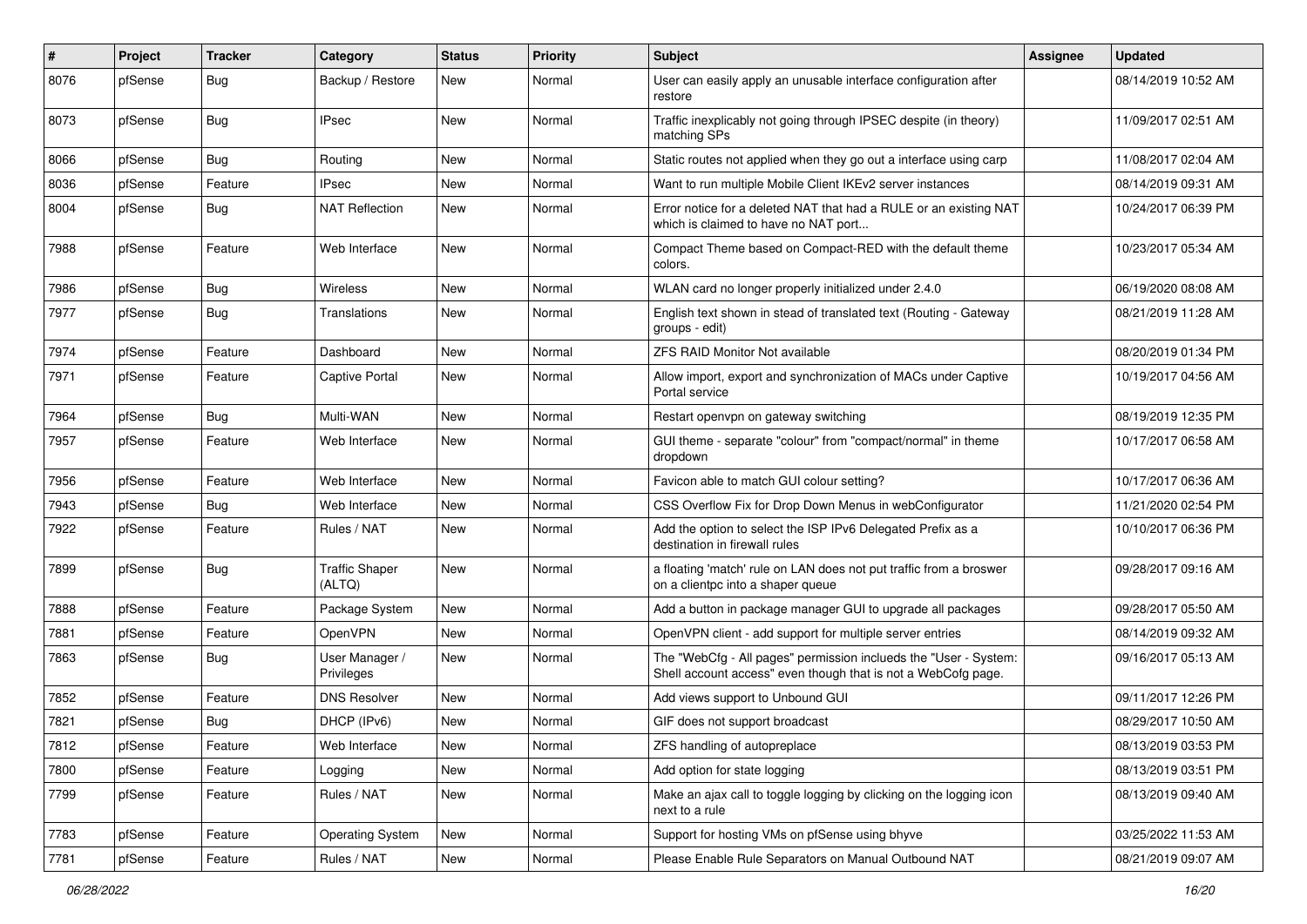| $\vert$ # | Project | <b>Tracker</b> | Category                                 | <b>Status</b> | <b>Priority</b> | Subject                                                                                                               | <b>Assignee</b> | <b>Updated</b>      |
|-----------|---------|----------------|------------------------------------------|---------------|-----------------|-----------------------------------------------------------------------------------------------------------------------|-----------------|---------------------|
| 7779      | pfSense | <b>Bug</b>     | OpenVPN                                  | New           | Normal          | Traffic crossing a site-to-site OpenVPN tunnel fails to fragment.                                                     |                 | 06/02/2021 08:26 AM |
| 7773      | pfSense | Feature        | IPsec                                    | <b>New</b>    | Normal          | IPSec using IKEv2 with split DNS not using provided domain<br>names                                                   |                 | 08/15/2017 05:25 PM |
| 7761      | pfSense | Feature        | Rules / NAT                              | <b>New</b>    | Normal          | Add a way to match on IPv6 proto=0 (hop-by-hop header<br>extension)                                                   |                 | 08/13/2019 03:49 PM |
| 7757      | pfSense | Bug            | Backup / Restore                         | <b>New</b>    | Normal          | Auto Config Backup fails to upload unless Default Gateway is up                                                       |                 | 08/16/2019 12:47 PM |
| 7747      | pfSense | Feature        | Console Menu                             | New           | Normal          | Minor UI Tweak: Make hitting enter on the console (esp via SSH)<br>should not log you out, but simply redraw the menu |                 | 08/01/2017 04:03 PM |
| 7738      | pfSense | Feature        | <b>IPsec</b>                             | New           | Normal          | Highlight which IPSec (or other VPN) crypto modes are<br>hardware-accelerated in the UI                               |                 | 08/13/2019 03:46 PM |
| 7737      | pfSense | Bug            | IPv6 Router<br>Advertisements<br>(RADVD) | New           | Normal          | radvd error message                                                                                                   |                 | 08/13/2019 09:41 AM |
| 7734      | pfSense | Bug            | DHCP (IPv6)                              | <b>New</b>    | Normal          | Using opton ia pd0 does not renew prefix and prefix get dropped                                                       |                 | 07/31/2017 03:46 AM |
| 7720      | pfSense | Feature        | Hardware / Drivers                       | <b>New</b>    | Normal          | Add general watchdog kernel modules (like ichwd) and watchdogd<br>support in the GUI.                                 |                 | 08/19/2019 01:20 PM |
| 7671      | pfSense | Feature        | Gateway Monitoring New                   |               | Normal          | Gateway Monitoring Via Custom Script or Telnet.                                                                       |                 | 09/18/2020 02:59 PM |
| 7665      | pfSense | <b>Bug</b>     | Aliases / Tables                         | New           | Normal          | Host range validation for Aliases is not strict enough                                                                |                 | 08/21/2019 11:01 AM |
| 7626      | pfSense | Feature        | Interfaces                               | <b>New</b>    | Normal          | Add IPoE support for WAN                                                                                              |                 | 01/01/2022 12:31 AM |
| 7602      | pfSense | Feature        | <b>Operating System</b>                  | New           | Normal          | Auto-Create bootable USB for recovery                                                                                 |                 | 08/13/2019 09:50 AM |
| 7590      | pfSense | <b>Bug</b>     | Diagnostics                              | <b>New</b>    | Normal          | diag_edit do not save when nothing to sae (in directory browse<br>view)                                               |                 | 05/20/2017 05:04 PM |
| 7589      | pfSense | Bug            | Diagnostics                              | <b>New</b>    | Normal          | diag_edit.php old print_info_box                                                                                      |                 | 05/20/2017 05:02 PM |
| 7563      | pfSense | Feature        | L <sub>2</sub> TP                        | <b>New</b>    | Normal          | I2tp Suggestion: consider allowing IP/Subnet for the user.                                                            |                 | 08/21/2019 10:52 AM |
| 7551      | pfSense | <b>Bug</b>     | Rules / NAT                              | <b>New</b>    | Normal          | Dynamic IPsec endpoints not added to rule set after WAN<br>down/up                                                    |                 | 05/16/2017 02:26 PM |
| 7541      | pfSense | Feature        | Installer                                | <b>New</b>    | Normal          | ZFS Install, add hot spare option                                                                                     |                 | 08/14/2019 09:32 AM |
| 7476      | pfSense | <b>Bug</b>     | Logging                                  | New           | Normal          | Dirty buffer used to build log messages?                                                                              |                 | 04/17/2017 09:51 PM |
| 7430      | pfSense | <b>Bug</b>     | Interfaces                               | <b>New</b>    | Normal          | pfsense-utils.inc - where_is_ipaddr_configured() should account<br>for loopback interface                             |                 | 08/13/2019 03:48 PM |
| 7420      | pfSense | <b>Bug</b>     | <b>IPsec</b>                             | <b>New</b>    | Normal          | ipsec status freezing                                                                                                 |                 | 02/13/2020 09:09 AM |
| 7418      | pfSense | Feature        | Dynamic DNS                              | New           | Normal          | Dynamic dns should be sorted interface name                                                                           |                 | 08/21/2019 08:58 AM |
| 7405      | pfSense | Feature        | DHCP (IPv4)                              | New           | Normal          | Ability to add dhcp host reservations from "Diagnostics -> ARP<br>table"                                              |                 | 10/12/2020 08:22 AM |
| 7402      | pfSense | Bug            | Web Interface                            | New           | Normal          | Inconsistent use of htmlentities validation checks                                                                    |                 | 03/21/2017 08:58 AM |
| 7385      | pfSense | Todo           | Web Interface                            | New           | Normal          | Sanitize PHP includes                                                                                                 |                 | 08/13/2019 03:22 PM |
| 7373      | pfSense | Bug            | Rules / NAT                              | New           | Normal          | Firewall schedules GUI needs to be redone from scratch                                                                |                 | 08/21/2019 08:56 AM |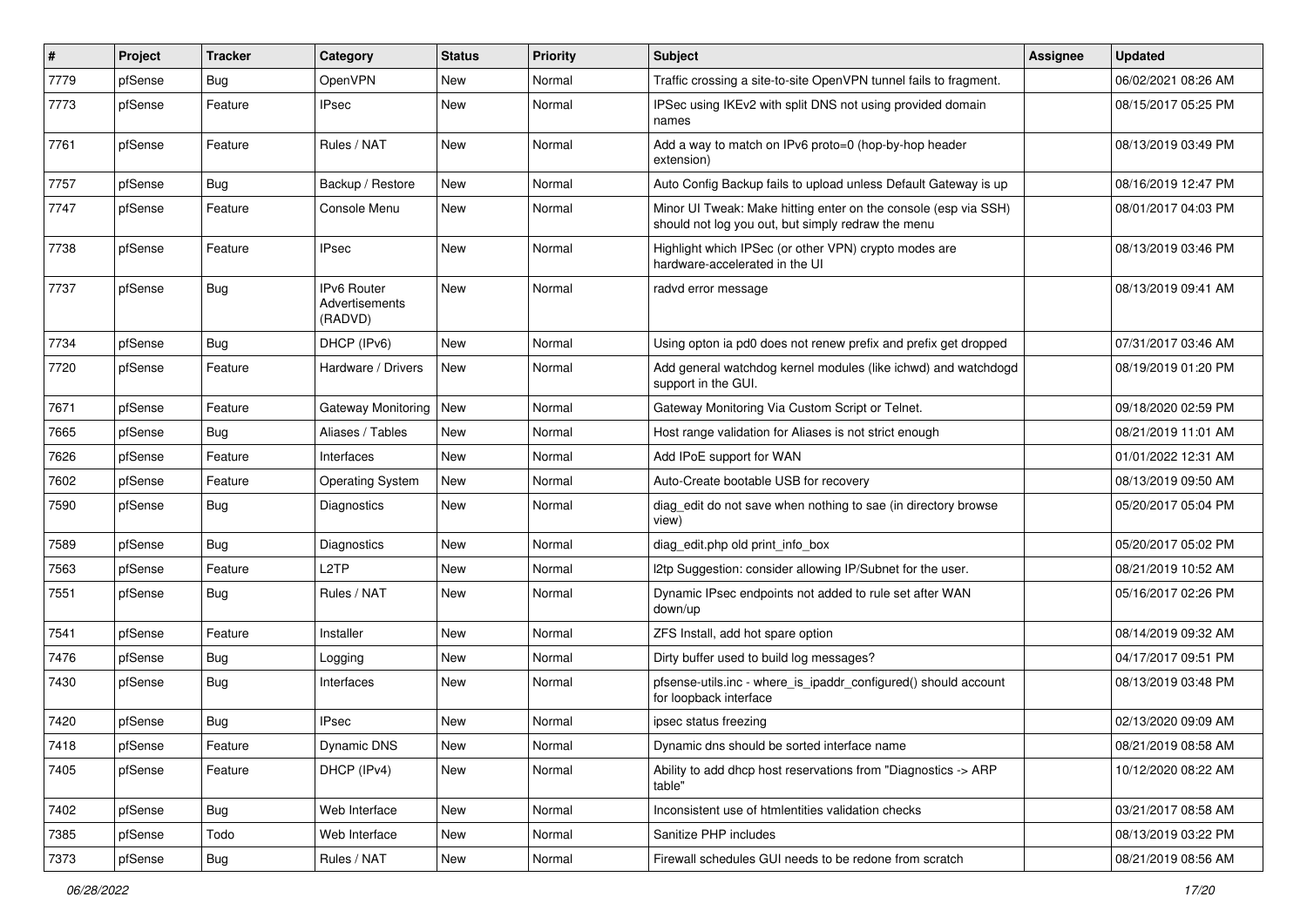| $\sharp$ | Project | <b>Tracker</b> | Category                                 | <b>Status</b> | <b>Priority</b> | <b>Subject</b>                                                                                                                | <b>Assignee</b> | <b>Updated</b>      |
|----------|---------|----------------|------------------------------------------|---------------|-----------------|-------------------------------------------------------------------------------------------------------------------------------|-----------------|---------------------|
| 7352     | pfSense | Bug            | Routing                                  | <b>New</b>    | Normal          | pfSense IPv6 static route is dumped after a WAN flap                                                                          |                 | 01/20/2022 09:35 AM |
| 7303     | pfSense | <b>Bug</b>     | IPv6 Router<br>Advertisements<br>(RADVD) | New           | Normal          | ipv6 connectivity lost on pfSense reboot                                                                                      |                 | 08/20/2019 12:23 PM |
| 7292     | pfSense | Feature        | <b>Dynamic DNS</b>                       | <b>New</b>    | Normal          | DynamicDNS configuration does not sync to HA secondary                                                                        |                 | 02/21/2017 04:56 PM |
| 7287     | pfSense | Feature        | <b>NTPD</b>                              | <b>New</b>    | Normal          | NTP add support for ACTS ref clock                                                                                            |                 | 10/12/2020 07:45 AM |
| 7286     | pfSense | Bug            | OpenVPN                                  | Incomplete    | Normal          | OpenVPN client is unreliable when you have multiple tunnels                                                                   |                 | 08/19/2019 03:28 PM |
| 7281     | pfSense | Feature        | OpenVPN                                  | New           | Normal          | OpenVPN: Add support for IPv6 dynamic prefix selection                                                                        |                 | 12/21/2017 08:56 PM |
| 7260     | pfSense | Feature        | Rules / NAT                              | <b>New</b>    | Normal          | Source OS / p0f Database Missing Modern Operating Systems                                                                     |                 | 04/18/2020 02:25 AM |
| 7244     | pfSense | Feature        | Developer Tools                          | <b>New</b>    | Normal          | Publish pfsense as a Vagrant Basebox                                                                                          |                 | 01/29/2019 04:09 AM |
| 7238     | pfSense | Bug            | Web Interface                            | <b>New</b>    | Normal          | Menu layout broken when using "Hostname in Menu" with long<br>hostnames                                                       |                 | 02/21/2017 07:01 AM |
| 7201     | pfSense | Feature        | <b>NTPD</b>                              | New           | Normal          | NTP Support multiple GPS reference clocks                                                                                     |                 | 04/27/2021 12:31 PM |
| 7195     | pfSense | Bug            | Package System                           | New           | Normal          | pkg_edit.php - <checkenablefields> tag has no effect on fields<br/>other than checkbox/input</checkenablefields>              |                 | 08/21/2019 09:15 AM |
| 7182     | pfSense | Feature        | Dashboard                                | <b>New</b>    | Normal          | Break up System Widget on the Dashboard                                                                                       |                 | 08/21/2019 08:59 AM |
| 7172     | pfSense | Bug            | DHCP (IPv4)                              | <b>New</b>    | Normal          | Sorting by hostname in Services > DHCP Server > LAN should be<br>"natural" (alphanumeric friendly)                            |                 | 08/20/2019 03:47 PM |
| 7152     | pfSense | <b>Bug</b>     | <b>DNS Resolver</b>                      | <b>New</b>    | Normal          | Unbound / DNS Resolver issue if "Register DHCP static mappings<br>in the DNS Resolver" set before wildcard DNS custom options |                 | 12/18/2021 04:59 PM |
| 7138     | pfSense | <b>Bug</b>     | DHCP (IPv6)                              | Assigned      | Normal          | Pfsense wide dhcpv6 client doesn't recognise if id statement                                                                  |                 | 04/21/2022 12:39 PM |
| 7113     | pfSense | Bug            | Dashboard                                | <b>New</b>    | Normal          | Interface name in Traffic Graphs                                                                                              |                 | 12/31/2021 05:40 PM |
| 7096     | pfSense | Bug            | <b>DNS Resolver</b>                      | Feedback      | Normal          | Unbound fails to start on boot if specific network devices are<br>configured in the "Network Interfaces"                      |                 | 11/22/2021 08:59 AM |
| 7085     | pfSense | Feature        | Rules / NAT                              | <b>New</b>    | Normal          | <b>Edit Firewall Rules Seperator</b>                                                                                          |                 | 09/10/2017 09:15 AM |
| 7082     | pfSense | Bug            | Package System                           | <b>New</b>    | Normal          | pkg edit.php - impossible to use default value with rowhelperfield                                                            |                 | 08/21/2019 09:15 AM |
| 7040     | pfSense | <b>Bug</b>     | Interfaces                               | <b>New</b>    | Normal          | Issue when disabling an interface                                                                                             |                 | 12/26/2016 02:56 AM |
| 6977     | pfSense | <b>Bug</b>     | Interfaces                               | <b>New</b>    | Normal          | VLAN traffic is erroneously counted as underlying iface (untagged)<br>traffic                                                 |                 | 08/13/2019 02:56 PM |
| 6960     | pfSense | Feature        | DHCP (IPv4)                              | <b>New</b>    | Normal          | Consider replacing ISC DHCP server with KEA DHCP                                                                              |                 | 09/24/2020 01:59 PM |
| 6956     | pfSense | Feature        | Captive Portal                           | <b>New</b>    | Normal          | Allow more control over concurrent logins                                                                                     |                 | 11/23/2016 12:01 PM |
| 6926     | pfSense | Bug            | UPnP/NAT-PMP                             | <b>New</b>    | Normal          | Miniupnp advertising expired IPv6 address                                                                                     |                 | 01/15/2022 08:29 PM |
| 6917     | pfSense | Feature        | Upgrade                                  | <b>New</b>    | Normal          | Add ability to choose from what IP/IFACE you search for updates                                                               |                 | 11/11/2016 09:51 AM |
| 6845     | pfSense | Feature        | Interfaces                               | <b>New</b>    | Normal          | DHCP / DHCPv6 WAN client status page                                                                                          |                 | 08/19/2019 12:37 PM |
| 6823     | pfSense | <b>Bug</b>     | Interfaces                               | <b>New</b>    | Normal          | No connectivity after changing link state to UP                                                                               |                 | 04/21/2022 12:39 PM |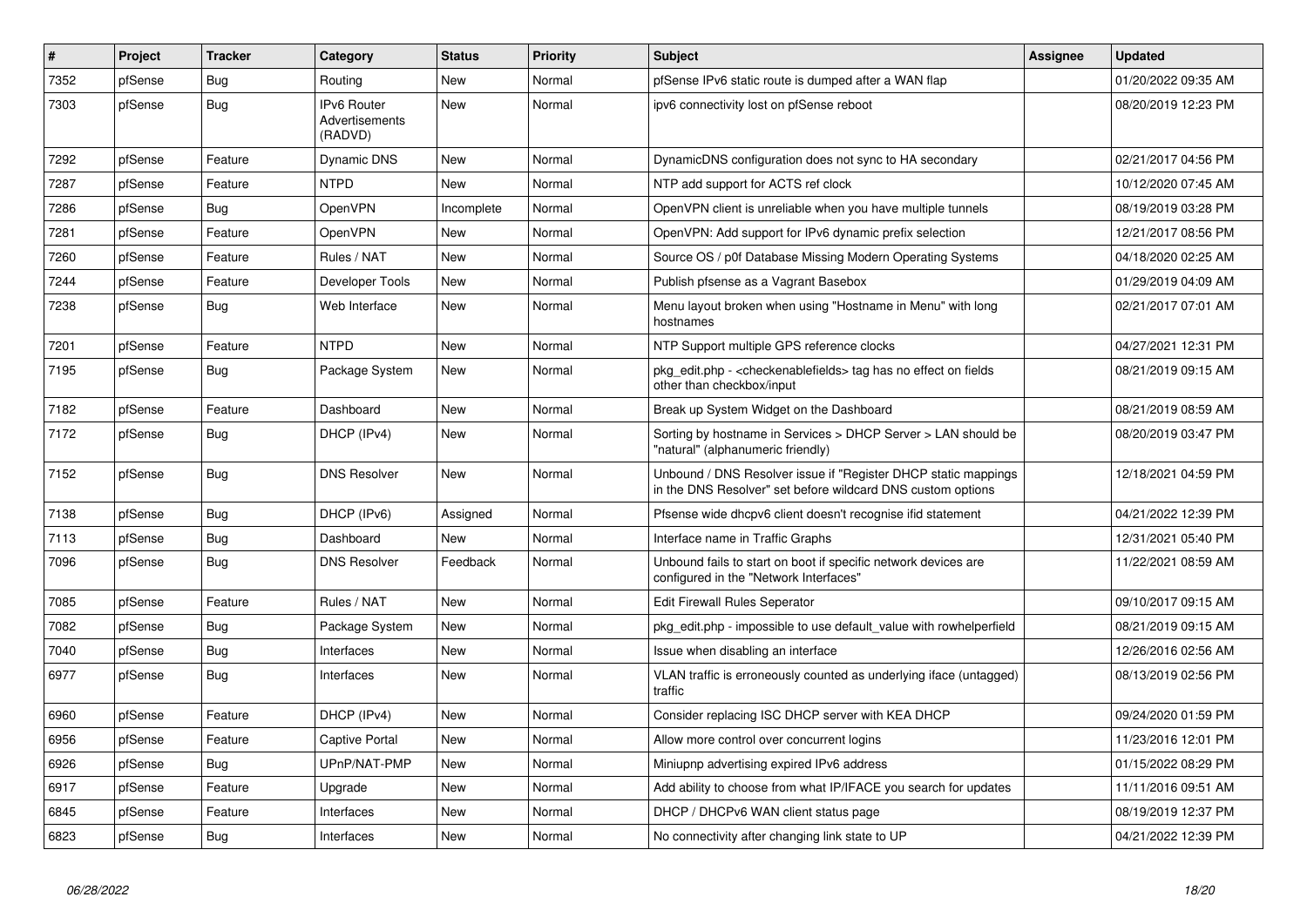| #    | Project | <b>Tracker</b> | Category                                        | <b>Status</b> | Priority | <b>Subject</b>                                                                                                                                         | <b>Assignee</b> | <b>Updated</b>      |
|------|---------|----------------|-------------------------------------------------|---------------|----------|--------------------------------------------------------------------------------------------------------------------------------------------------------|-----------------|---------------------|
| 6816 | pfSense | Feature        | <b>IPv6 Router</b><br>Advertisements<br>(RADVD) | <b>New</b>    | Normal   | Status and/or Diagnostics page for radvd                                                                                                               |                 | 08/13/2019 02:35 PM |
| 6803 | pfSense | <b>Bug</b>     | Web Interface                                   | <b>New</b>    | Normal   | CSRF timeout occurs when it (probably) shouldn't                                                                                                       |                 | 11/03/2016 09:43 PM |
| 6799 | pfSense | <b>Bug</b>     | Rules / NAT                                     | <b>New</b>    | Normal   | Using NOT (!) with interface subnet macros results unexpected<br>traffic passing when multiple subnets are included in the macro<br>(i.e. VIP subnets) |                 | 02/07/2022 02:18 PM |
| 6796 | pfSense | Feature        | Interfaces                                      | <b>New</b>    | Normal   | Allow hostnames as GRE and GIF endpoints                                                                                                               |                 | 08/13/2019 02:35 PM |
| 6776 | pfSense | Feature        | Rules / NAT                                     | New           | Normal   | Allow disabling of "filter rule association" by default                                                                                                |                 | 08/17/2021 10:56 AM |
| 6738 | pfSense | Feature        | Web Interface                                   | New           | Normal   | GUI Action Buttons replicated to the top of the List                                                                                                   |                 | 07/10/2021 01:04 PM |
| 6691 | pfSense | <b>Bug</b>     | DHCP (IPv6)                                     | <b>New</b>    | Normal   | dhcp6c quits after only two tries if no response was received                                                                                          |                 | 12/07/2020 04:25 PM |
| 6668 | pfSense | <b>Bug</b>     | <b>IPsec</b>                                    | Feedback      | Normal   | IPSec tunnel + L2TP/IPSec VPN - wrong PSK chosen by pfSense                                                                                            |                 | 09/21/2019 02:07 AM |
| 6627 | pfSense | <b>Bug</b>     | Rules / NAT                                     | New           | Normal   | floating tab match rules ignore quick action so should be removed                                                                                      |                 | 07/18/2016 02:15 PM |
| 6615 | pfSense | Feature        | DHCP (IPv4)                                     | <b>New</b>    | Normal   | new DHCP server option                                                                                                                                 |                 | 08/13/2019 01:39 PM |
| 6614 | pfSense | <b>Bug</b>     | Web Interface                                   | Confirmed     | Normal   | Dashboard high CPU usage                                                                                                                               |                 | 07/14/2016 03:04 PM |
| 6605 | pfSense | <b>Bug</b>     | Interfaces                                      | Confirmed     | Normal   | rc.linkup logic issues with actions taken                                                                                                              |                 | 07/12/2016 07:46 PM |
| 6604 | pfSense | Feature        | <b>NTPD</b>                                     | <b>New</b>    | Normal   | Allow NTP server list to be overridden by DHCP/PPP                                                                                                     |                 | 08/13/2019 01:39 PM |
| 6602 | pfSense | Feature        | User Manager /<br>Privileges                    | <b>New</b>    | Normal   | Config writes denied via "deny config write" permission should<br>notify as such                                                                       |                 | 08/20/2019 03:43 PM |
| 6580 | pfSense | Bug            | <b>Operating System</b>                         | Confirmed     | Normal   | Bridge with down member interface sends ICMP unreachables<br>where it shouldn't                                                                        |                 | 07/05/2016 05:40 PM |
| 6574 | pfSense | Feature        | Hardware / Drivers                              | <b>New</b>    | Normal   | Support USB RNDIS network interfaces                                                                                                                   |                 | 08/20/2019 08:46 AM |
| 6554 | pfSense | Feature        | <b>NTPD</b>                                     | <b>New</b>    | Normal   | Reintroduce NTP mode7 for IEEE 1588 PTPd interop                                                                                                       |                 | 08/13/2019 01:40 PM |
| 6541 | pfSense | Bug            | <b>IPv6 Router</b><br>Advertisements<br>(RADVD) | <b>New</b>    | Normal   | IPv6 RAs always include on-link prefix; clients may not use<br>DHCPv6 managed addresses                                                                |                 | 08/13/2019 03:23 PM |
| 6539 | pfSense | Feature        | Rules / NAT                                     | <b>New</b>    | Normal   | ICMPv6 filtering requires multiple rules - no range support                                                                                            |                 | 08/13/2019 01:23 PM |
| 6517 | pfSense | <b>Bug</b>     | <b>IPsec</b>                                    | Confirmed     | Normal   | Adding mobile IPsec phase 2 entries requires restart of<br>strongswan                                                                                  |                 | 06/21/2016 11:04 PM |
| 6501 | pfSense | Todo           | Web Interface                                   | <b>New</b>    | Normal   | Tightening up subnet expansion                                                                                                                         |                 | 08/13/2019 01:23 PM |
| 6500 | pfSense | Feature        | Package System                                  | New           | Normal   | Should be a way to determine which packages are available<br>without having to update/install                                                          |                 | 06/17/2016 05:34 PM |
| 6493 | pfSense | <b>Bug</b>     | Web Interface                                   | Confirmed     | Normal   | Dynamic DNS clients slow page load                                                                                                                     |                 | 06/17/2016 03:43 AM |
| 6481 | pfSense | <b>Bug</b>     | <b>IPsec</b>                                    | <b>New</b>    | Normal   | loading EAP RADIUS method failed                                                                                                                       |                 | 03/24/2020 04:25 PM |
| 6469 | pfSense | Feature        | Console Menu                                    | New           | Normal   | Improve help + self documentation in console PHP shell                                                                                                 |                 | 08/13/2019 01:23 PM |
| 6457 | pfSense | Feature        | Installer                                       | New           | Normal   | Allow ability to configure AWS EC2 AMI via userdata                                                                                                    |                 | 09/21/2020 02:54 PM |